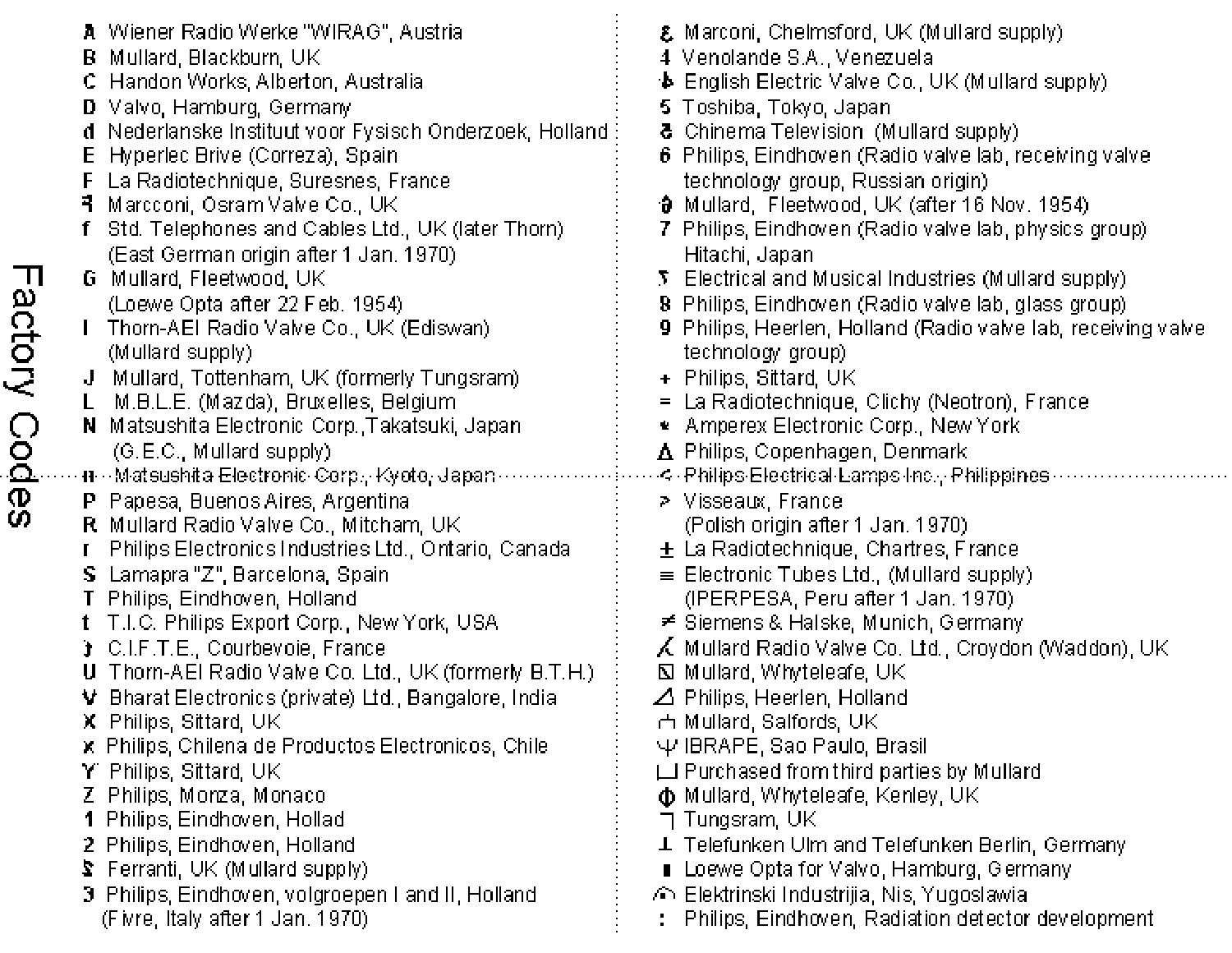| Philips / Amperex / Mullard / Valvo two digit codes |                       |                |                                   |                   |                |                        |                  |                |  |
|-----------------------------------------------------|-----------------------|----------------|-----------------------------------|-------------------|----------------|------------------------|------------------|----------------|--|
| Code Type                                           |                       | <b>Comment</b> | Code Type                         |                   | <b>Comment</b> | Code Type              |                  | <b>Comment</b> |  |
| AC                                                  | AW43-89               |                | $\overline{BX}$                   | XL36              |                | $\overline{\text{C5}}$ | <b>E288CC</b>    |                |  |
| AD                                                  | <b>EC88</b>           |                | <b>BY</b>                         | MX153             |                |                        | 8223             |                |  |
| AE                                                  | EL500                 |                | <b>BZ</b>                         | <b>YL1000</b>     |                | C <sub>6</sub>         | <b>ECC808</b>    |                |  |
|                                                     | 6GB5                  |                | <b>Bf</b>                         | CV4049            |                | C7                     | EC900            |                |  |
| AF                                                  | 6EU7                  |                | B <sub>1</sub>                    | M2PE              |                | C <sub>8</sub>         | <b>PCF801</b>    |                |  |
| ĀG                                                  | CV4035                |                | <b>B2</b>                         | M3DV              |                |                        | 8GJ7             |                |  |
| $A\overline{H}$                                     | <b>PY33</b>           |                | B <sub>3</sub>                    | M4PCF             |                | C <sub>9</sub>         | <b>XCF802</b>    |                |  |
| AI                                                  | <b>DL97</b>           |                | B <sub>4</sub>                    | M7EF              |                | C+                     | <b>LCF802</b>    |                |  |
| AJ                                                  | <b>ECC230</b>         |                | B <sub>5</sub>                    | 95400             |                |                        | 6LX8             |                |  |
|                                                     | 6080                  |                | B <sub>6</sub>                    | 4-OA31            |                |                        |                  |                |  |
| AL                                                  | AX50                  |                | B7                                | M8ECC.1           |                | DB                     | VX8252           |                |  |
| AM                                                  | PC97                  |                | B <sub>8</sub>                    | M13PCC            |                | DC                     | LCF86            |                |  |
| AN                                                  | PL1607                |                | B <sub>9</sub>                    | VX8250            |                |                        | 5HG8             |                |  |
| <b>AS</b>                                           | <b>LC97</b>           |                | $B+$                              | 3GK5              |                | DD                     | 38A6             |                |  |
| AT                                                  | LF183                 |                |                                   |                   |                | DE                     | 6BZ6             |                |  |
| AU                                                  | LF184                 |                | CA                                | 35C3              |                | DF                     | 6DE6             |                |  |
| $\overline{\mathsf{AW}}$                            | 6GK5                  |                | $\overline{CB}$                   | 12CU <sub>5</sub> |                | DH                     | <b>12AL5</b>     |                |  |
| АX                                                  | 6GK6                  |                | <b>CC</b>                         | 6CU <sub>5</sub>  |                | DI                     | <b>EL36</b>      |                |  |
| Ād                                                  | 85A1                  |                | CD                                | 4GK5              |                |                        | 6CM <sub>5</sub> |                |  |
| Af                                                  | CV4011                |                | $\overline{\overline{\text{CE}}}$ | <b>CV1377</b>     |                | DJ                     | PCC88            |                |  |
|                                                     | M8196                 |                | СF                                | 3CS6              |                |                        | 7DJ8             |                |  |
| A0                                                  | 347                   |                | СG                                | OKL1p             |                | DL                     | PY300            |                |  |
| A3                                                  | E88C                  |                | <b>CH</b>                         | <b>ECF802</b>     |                | <b>DM</b>              | <b>ECF801</b>    |                |  |
|                                                     | 8255                  |                |                                   | 6JW8              |                |                        | 6GJ7             |                |  |
| A4                                                  | <b>EC800</b>          |                | CI                                | <b>PL84</b>       | min            | <b>DP</b>              | PC900            |                |  |
| A5                                                  | <b>XL500</b>          |                |                                   | <b>15CW5</b>      |                |                        | 4HA5             |                |  |
| A6                                                  | EC1000                |                | CJ                                | VX8189            |                | DR                     | QV10-P8          |                |  |
| A7                                                  | <b>PCF802</b>         |                | $\overline{\text{CK}}$            | 6AQ5A             |                | DS                     | 7453             |                |  |
| A8                                                  | 6CQ8                  |                | $\overline{\text{CL}}$            | 12AU6A            |                | $\overline{DT}$        | 3BE6             |                |  |
| A9                                                  | <b>PY83</b>           |                | <b>CM</b>                         | <b>12C5</b>       |                | <b>DU</b>              | 3DE6             |                |  |
|                                                     |                       |                | $\overline{\text{CN}}$            | <b>PCF806</b>     |                | DV                     | 75C1             |                |  |
| BA                                                  | XCF86                 |                | <b>CP</b>                         | PEN40DD           |                | DZ                     | <b>EN33</b>      |                |  |
| <b>BB</b>                                           | 6DK6                  |                |                                   | CZ30              |                |                        | PCF84            |                |  |
| BC                                                  | <b>E88C</b>           |                | CR<br><b>CS</b>                   |                   |                | Dd                     | also PB-1        |                |  |
|                                                     |                       |                | <b>CT</b>                         | 6-OA31            |                |                        | 6201             |                |  |
| BD<br><b>BE</b>                                     | <b>ECH800</b><br>12T8 |                |                                   | 8-OA31<br>PCC34   |                | Df                     | <b>PF86</b>      |                |  |
| <b>BG</b>                                           |                       |                | CU<br><b>CW</b>                   |                   |                | Dk                     |                  |                |  |
|                                                     | E80CF                 |                |                                   | 18045             |                | Dm                     | 402              |                |  |
|                                                     | 7643                  |                | CZ                                | EC95              |                | Dr                     | 3AL5             |                |  |
| BH                                                  | 7475                  |                | Cd                                | 6463              |                | Dt                     | 3CB6             |                |  |
| BI                                                  | PEN4DD                |                |                                   | CV5304            |                | D <sub>2</sub>         | 3BZ6             |                |  |
| <b>BJ</b>                                           | CV4029                | also           | Cf                                | VX8205            |                | D+                     | LL500            |                |  |
|                                                     | 5902                  | <b>YL1000</b>  | Ck                                | EC86              |                |                        | 18GB5            |                |  |
|                                                     | M8200                 |                | Cm                                | ECC88             | Bee            |                        |                  |                |  |
| <b>BN</b>                                           | E55L                  | M5EL           | Сr                                | E184CC            |                | EB                     | 80               | an             |  |
| <b>BP</b>                                           | E55L                  | M6EL           | Ct                                | <b>ECC186</b>     |                |                        | 80               | dev            |  |
|                                                     | 8233                  |                |                                   | 7316              |                | EC                     | <b>DL93</b>      |                |  |
| BR                                                  | 5639                  |                | C0                                | 62BTA             |                |                        | 3A4              |                |  |
| <b>BS</b>                                           | 2GK5                  |                | C <sub>2</sub>                    | 18046             |                | ED                     | <b>DL94</b>      |                |  |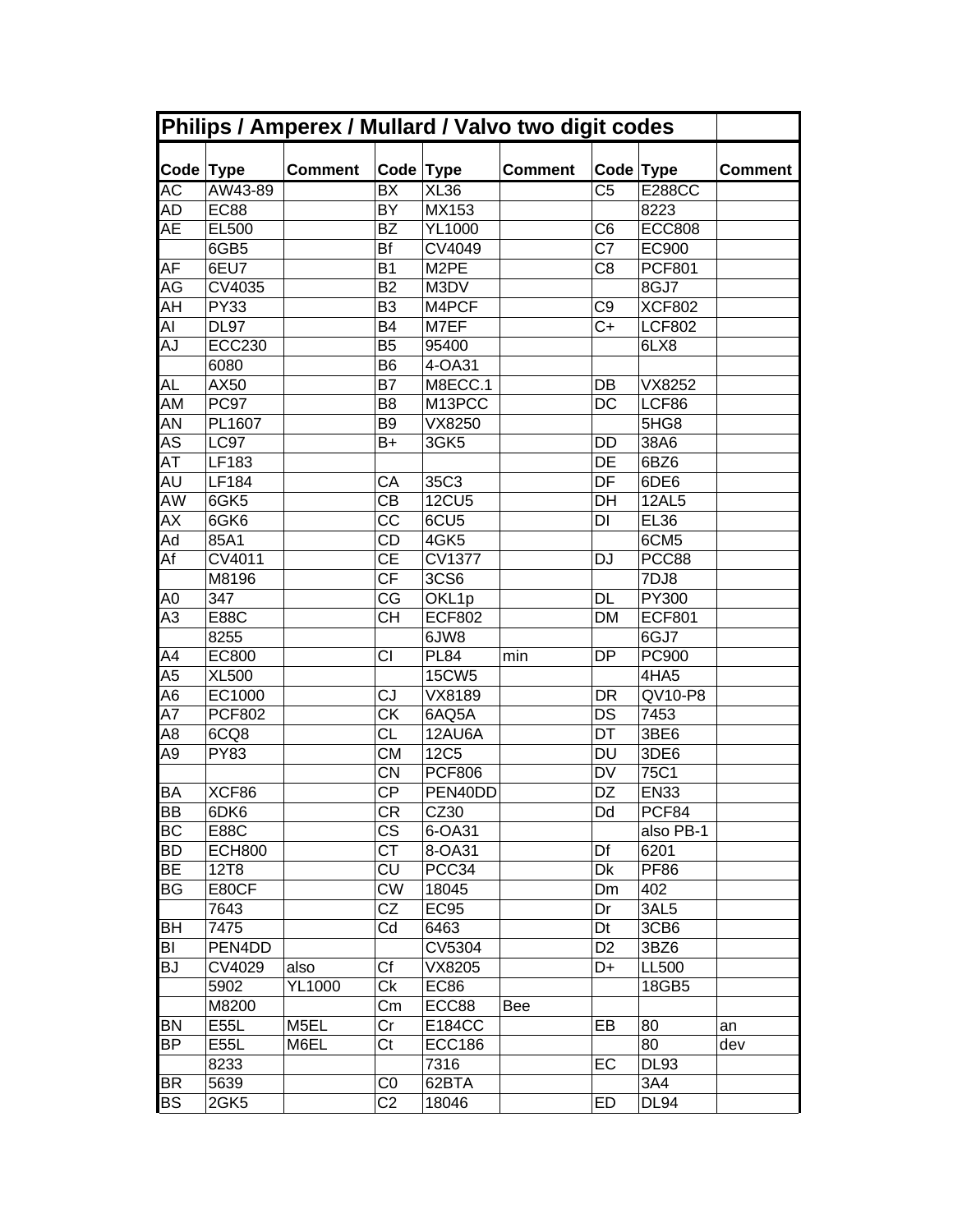| <b>BT</b>                | M <sub>2</sub> EL  |                | C <sub>3</sub>                      | E81L            |                |                                              | 3V4                |                |
|--------------------------|--------------------|----------------|-------------------------------------|-----------------|----------------|----------------------------------------------|--------------------|----------------|
|                          | 38EL               |                |                                     | 6686            |                |                                              | CV2983             |                |
| <b>BU</b>                | XL84               |                | C4                                  | V1ELL           |                | EE                                           | DW <sub>2</sub>    |                |
| <b>BW</b>                | <b>XCC189</b>      |                |                                     | ELL80           |                | EF                                           | 1561               |                |
| Code                     | <b>Type</b>        | <b>Comment</b> | Code Type                           |                 | <b>Comment</b> | Code Type                                    |                    | <b>Comment</b> |
| $\overline{\mathsf{EH}}$ | 1805               |                | <b>FV</b>                           | <b>PL3C23</b>   |                | G3                                           | EBF89              |                |
| $\overline{E}$           | VP4B               |                | FW                                  | 25Z5            |                |                                              | 6DC8               |                |
| EJ                       | VX8179             |                | <b>FX</b>                           | 25C5            |                | G4                                           | EA52               |                |
| EK                       | EB41               |                | <b>FZ</b>                           | ABC1            | dev            | G <sub>5</sub>                               | <b>EA52</b>        |                |
| EL                       | <b>EC37</b>        |                | Fd                                  | ABL1            | dev            |                                              | 6923               |                |
| EM                       | ECC31              |                | Ff                                  | 7AU7            |                | G6                                           | 6D4                |                |
| EN                       | ECC32              |                | Fk                                  | <b>EA70</b>     |                | G+                                           | V <sub>2</sub> ECC |                |
| <b>EP</b>                | EF37A              |                | Fm                                  | AD1             |                |                                              |                    |                |
| ER                       | <b>EF91</b>        |                | Fr                                  | AF <sub>2</sub> |                |                                              |                    |                |
|                          | 6AM6               |                | Ft                                  | AF <sub>3</sub> |                | HA                                           | <b>DF33</b>        |                |
| ES                       | 1883               |                | F <sub>0</sub>                      | AF7             |                | HB                                           | AZ12               |                |
| ET                       | <b>EL35</b>        |                | F <sub>1</sub>                      | 43              | dev            | HC                                           | AZ31               |                |
| $E\overline{U}$          | EZ35               |                | F2                                  | AK2             |                | HD                                           | AZ41               |                |
| $E\sqrt{}$               | OA3                |                | F <sub>4</sub>                      | AIZ             |                |                                              | 95104              |                |
|                          | <b>CV3798</b>      |                | F <sub>5</sub>                      | AL4             |                | <b>HE</b>                                    | 41                 |                |
| EW                       | <b>FW4-500</b>     |                | F <sub>6</sub>                      | <b>DF91</b>     |                | $\overline{HF}$                              | <b>DK33</b>        |                |
| EX                       | PM <sub>24</sub> M |                |                                     | 1T4             |                | HG                                           | VX8141             | dev            |
| $\overline{FY}$          | PF183              |                | F7                                  | 50L6GT          |                | $\overline{\overline{\mathsf{H}}\mathsf{H}}$ | CBL1               |                |
| EZ                       | 4614               |                | F <sub>8</sub>                      | AZ1             |                | HI                                           | <b>XC95</b>        |                |
| Ed                       | <b>SP13</b>        |                | F9                                  | 7В              |                | ΗJ                                           | EF97               |                |
| $\overline{Ef}$          | VX8194             |                | $F+$                                | AZ4             |                |                                              | 6ES6               |                |
| $\overline{\mathsf{Ek}}$ | SP <sub>13</sub> C |                |                                     |                 |                | HK                                           | CBL31              |                |
| Em                       | AZ11               |                | GA                                  | ECC88           |                | <b>HL</b>                                    | ECH41              |                |
| Er                       | 1A7GT              |                | <b>GB</b>                           | <b>UM84</b>     |                | HM                                           | UM <sub>5</sub>    |                |
| Et                       | <b>FC13</b>        |                | GC                                  | VX8167          |                | HN                                           | <b>UL43</b>        |                |
| E <sub>0</sub>           | 4633               |                | GD                                  | QV9-P10         |                | <b>HP</b>                                    | UCH41              |                |
| E1                       | DAC32              |                | $\overline{\overline{\mathsf{GE}}}$ | <b>EH90</b>     |                | <b>HR</b>                                    | CL <sub>4</sub>    | old            |
| E2                       | 4618               |                |                                     | 6CS6            |                | <b>HS</b>                                    | GZ40               |                |
| E3                       | <b>UY21</b>        |                | <b>GF</b>                           | CV131+          |                | HT                                           | CL <sub>33</sub>   |                |
| E <sub>4</sub>           | 4654               |                | GG                                  | VX8116          |                | HU                                           | CY <sub>1</sub>    | dev            |
| E <sub>5</sub>           | AL <sub>1</sub>    |                | GH                                  | CV133+          |                | HV                                           | CBC1               | dev            |
| E <sub>6</sub>           | 5Z4                |                | GI                                  | <b>PC95</b>     |                | HW                                           | CY <sub>2</sub>    | EL521          |
| E <sub>8</sub>           | 6A8G               |                |                                     | 4ER5            |                |                                              | also               |                |
| E <sub>9</sub>           | 6J7                |                | GJ                                  | EL81F           |                | НX                                           | CY31               |                |
| E+                       | 47673              |                | GK                                  | CV136+          | also GL        | HY                                           | 60FX5              | (M)            |
|                          |                    |                | <b>GM</b>                           | <b>EM81</b>     |                | HZ                                           | CK1                |                |
| FA                       | 4682               |                |                                     | 6DA5            |                | Hd                                           | ECL80              |                |
| <b>FB</b>                | 4683               |                | <b>GN</b>                           | CV138+          |                |                                              | 6AB8               |                |
| <b>FC</b>                | <b>DL35</b>        |                | GP                                  | CV140+          |                | Hf                                           | <b>E83CC</b>       |                |
|                          | 1C5GT              | C tech         | GR                                  | CV417+          |                |                                              | 6681               |                |
| <b>FD</b>                | 4688               | C tech         | GS                                  | CV465+          |                | Hk                                           | EF92               |                |
| FE                       | 4689               |                | GT                                  | CV466+          |                |                                              | 6CQ6               |                |
| FF                       | 6A8                |                | GU                                  | CV467+          |                | Hm                                           | EL38               |                |
| FG                       | VX8114             |                | GW                                  | CV468+          |                | Hr                                           | <b>DF21</b>        |                |
| FH                       | 6K7                |                | GX                                  | CV469+          |                | Ht                                           | <b>DF22</b>        | dev            |
| FI                       | 60EH5              |                | GZ                                  | CV2129+         |                | H <sub>0</sub>                               | 5ECC               |                |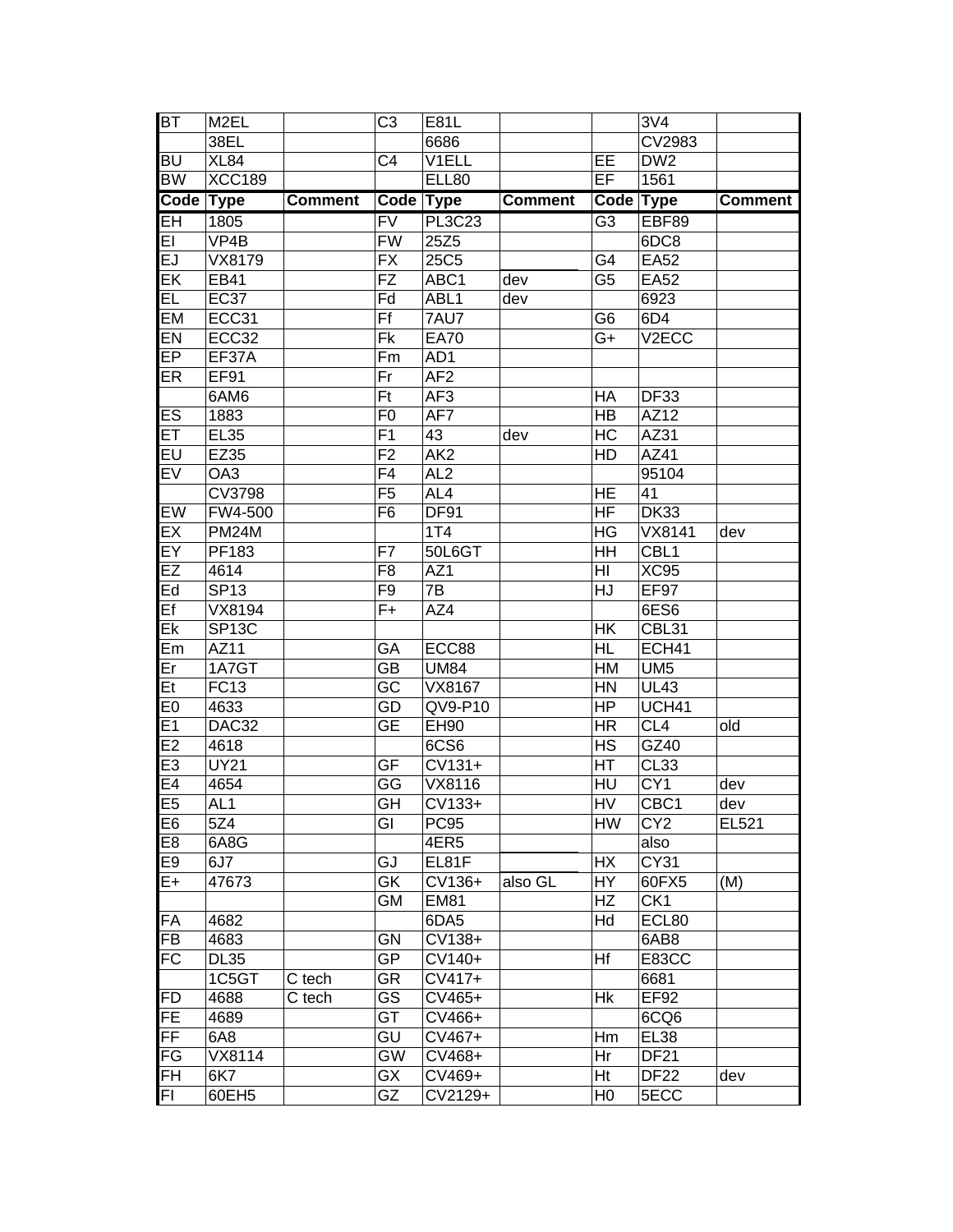| FJ                       | HCH80         | etc                          | Gf                       | ECC82            |                | H <sub>2</sub> | <b>DF70</b>       |                |
|--------------------------|---------------|------------------------------|--------------------------|------------------|----------------|----------------|-------------------|----------------|
| $\overline{\mathsf{FK}}$ | 4699.5        |                              |                          | <b>12AU7</b>     |                | H <sub>3</sub> | <b>CF50</b>       |                |
| $\overline{\mathsf{FL}}$ | 6J8G          |                              | Gk                       | UCH <sub>5</sub> |                | H4             | <b>DK21</b>       |                |
| FM                       | 6F6G          |                              | Gm                       | VX8140           |                | H <sub>5</sub> | <b>EL44</b>       |                |
| <b>FN</b>                | 6F6           |                              | Gr                       | EC <sub>52</sub> |                | H <sub>6</sub> | <b>DK40</b>       |                |
| $\overline{FP}$          | 6V6G          |                              | G0                       | EBL31            |                | H7             | <b>DL21</b>       |                |
| <b>FR</b>                | 6V6GT         |                              | G <sub>1</sub>           | PCF82            |                | H <sub>8</sub> | Z701U             |                |
| FU                       | 18040         |                              | G <sub>2</sub>           | <b>EC57</b>      |                | H <sub>9</sub> | <b>DL40</b>       |                |
| Code                     | <b>Type</b>   | <b>Comment</b>               | <b>Code Type</b>         |                  | <b>Comment</b> | Code Type      |                   | <b>Comment</b> |
| $H_{+}$                  | <b>DL41</b>   |                              | $\overline{\mathsf{JF}}$ | CBL6             |                | K <sub>3</sub> | <b>EBF11</b>      |                |
|                          |               |                              | JG                       | <b>EA50</b>      |                | K4             | EBF32             |                |
| ΙA                       | ORP20PW       |                              |                          | 2B35             |                | K <sub>5</sub> | EBF35             |                |
| IB                       | ORP20         |                              | JH                       | ECF1             |                | K <sub>6</sub> | EBL1              |                |
| IC                       | ECF83         |                              | JP                       | <b>EL30</b>      |                | K7             | EBL21             |                |
| ID                       | E182CC        |                              | JU                       | LCF80            |                | K <sub>8</sub> | <b>EBF840</b>     |                |
|                          | 7119          | also 5876                    |                          | 6LN8             |                | K <sub>9</sub> | <b>EC40</b>       |                |
| IF                       | <b>PC93</b>   |                              | JZ                       | TH <sub>2</sub>  |                | K+             | <b>EC41</b>       |                |
| IG                       | 6205          |                              | Jd                       | UCC85            |                |                |                   |                |
|                          | CV2432        |                              | Jf                       | <b>ECF806</b>    |                | LA             | <b>DK32</b>       |                |
| ΙH                       | 185BT         |                              | J7                       | 4069             |                |                | 1A7GT             |                |
| $\mathbf{II}$            | EL360         |                              |                          | ME1404           |                | LB             | <b>EC81</b>       |                |
| IJ                       | VX8240        | also used                    | J8                       | 3DT6             |                |                | 6R4               |                |
|                          |               | for Hamburg PM84 till 3.8.58 | J9                       | V3ECH            |                | LC             | ECC40             |                |
| ΙK                       | <b>PZ36</b>   |                              | J+                       | LCL84            |                | LD             | <b>UY11</b>       |                |
| IL                       | 6286          |                              |                          | 10DX8            |                | LE             | ECH <sub>3</sub>  |                |
| IM                       | <b>27SU</b>   |                              |                          |                  |                | LF             | ECH4              |                |
| ${\sf IN}$               | ORP90         |                              | KA                       | <b>DL71</b>      |                | LG             | VX8206            |                |
| $\overline{IP}$          | <b>PCC189</b> |                              | KB                       | <b>DLL21</b>     | also DLL31     | LH             | 4671              |                |
| IR                       | TY86F         |                              | KC                       | <b>DF35</b>      |                | LI             | <b>UBF89</b>      |                |
| $\overline{\mathsf{IS}}$ | GZ37          |                              | <b>KD</b>                | E <sub>1</sub> C |                |                | 19FL8             |                |
|                          | <b>CV378</b>  |                              | KE                       | <b>EL34</b>      | old            | LK             | EFF <sub>51</sub> |                |
| IT                       | 6BJ8          |                              | KE <sub>2</sub>          | <b>EL34</b>      | new            | LL             | ECH11             |                |
| IU                       | VX8227        |                              | KF                       | <b>DC89</b>      |                | LM             | ECH <sub>21</sub> |                |
| IV                       | E180CC        |                              | KH                       | E424N            |                | LN             | ECH <sub>33</sub> |                |
|                          | 7062          |                              |                          | A4110            |                | <b>LP</b>      | <b>DA90</b>       |                |
| IW                       | E181CC        |                              | KI                       | M8144            |                |                | 1A3               |                |
| IX                       | <b>ECC189</b> |                              |                          | CV4033           |                | <b>LR</b>      | ECH <sub>35</sub> | Mullard        |
| IY                       | <b>PM84</b>   | <b>NOTE: IJ</b>              | KJ                       | EF98             |                | LS             | ECH41             |                |
| ΙZ                       | EF6N          |                              |                          | 6ET6             |                | LТ             | ECH80             |                |
| Id                       | 95398         |                              | KK                       | DAC21            |                |                | 6AN7              |                |
| Im                       | <b>PF83</b>   |                              | KL                       | E443H            |                | LU             | ECL11             |                |
| It                       | PY180         |                              | KM                       | E447             |                | LV             | TDD4              |                |
| 10                       | ORP11         |                              | KN                       | <b>EC81</b>      |                | LW             | DC79              |                |
| 1                        | 6211          |                              | <b>KP</b>                | <b>EA40</b>      |                | LX             | <b>EF93</b>       |                |
| 12                       | ORP10         |                              | KS                       | <b>EA51</b>      |                |                | 6BA6              |                |
| $\overline{13}$          | <b>PC92</b>   |                              | KT                       | EAF41            |                | LY             | EEP1              |                |
| 4                        | EF183         |                              | KU                       | EB34             |                | LZ             | EF <sub>6</sub>   |                |
| $\overline{5}$           | EY180         |                              | KV                       | CBC1             | (M)            | Ld             | <b>EW60</b>       |                |
| 16                       | ECC83         |                              | <b>KW</b>                | EB40             |                | Lf             | ECL83             |                |
|                          | <b>12AX7</b>  |                              | KX                       | EY51             |                | Lk             | EZ <sub>2</sub>   |                |
| 17                       | XCF80         |                              |                          | 6X2              |                | Lm             | <b>EL91</b>       |                |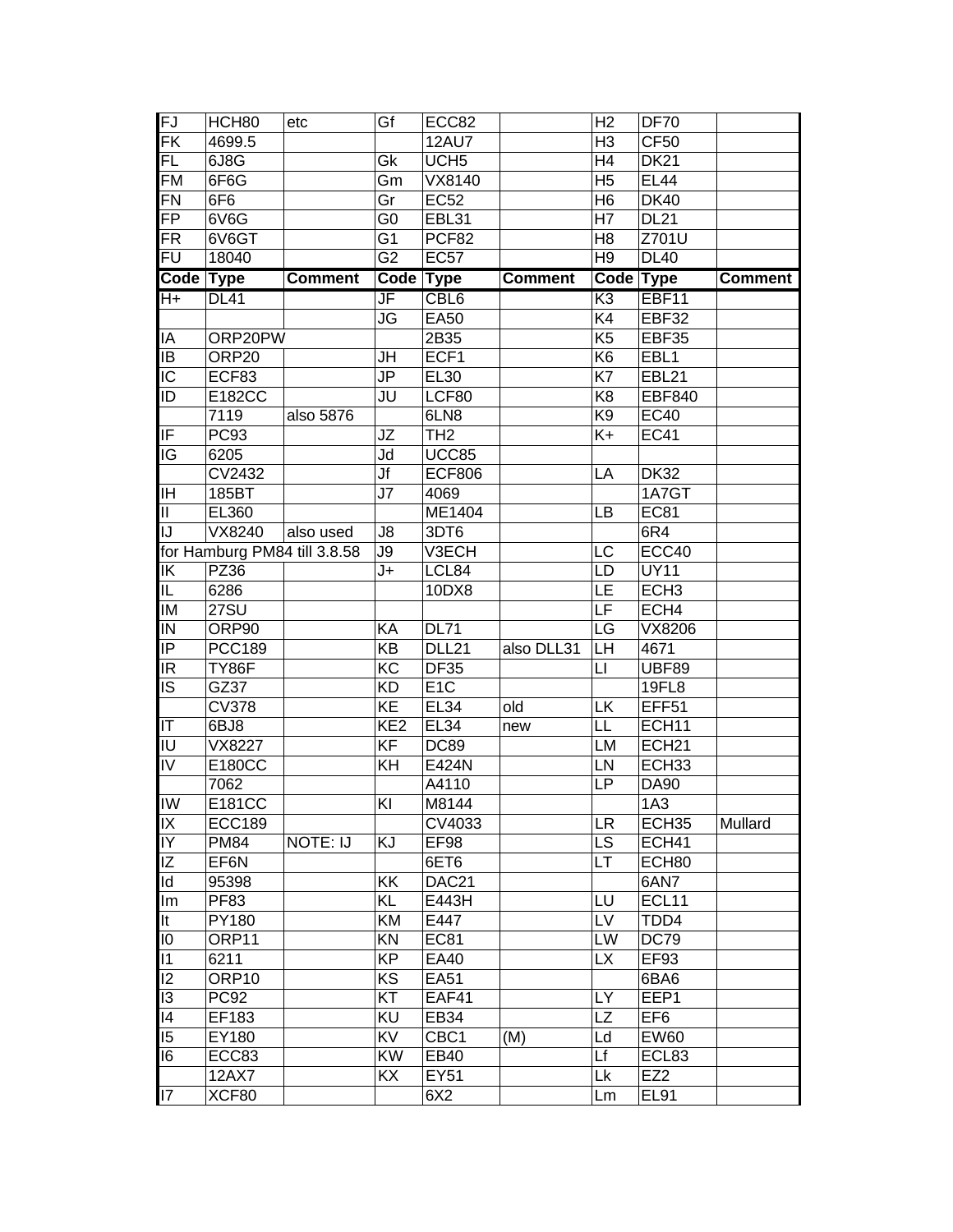| 8                      | XCH81                    |                | KY                     | EBC <sub>3</sub>           |                |                                  | 6AM5                     |                |
|------------------------|--------------------------|----------------|------------------------|----------------------------|----------------|----------------------------------|--------------------------|----------------|
| 19                     | XF80                     |                | $\overline{KZ}$        | EBC33                      |                | Lr                               | EZ4                      |                |
| I+                     | 7025                     |                | Kd                     | EM <sub>1</sub>            |                | Lt                               | <b>EF80</b>              |                |
|                        |                          |                | Kf                     | <b>PL83</b>                | Bee            |                                  | 6BX6                     |                |
| JA                     | HCC85                    |                | Kk                     | EM4                        |                | L <sub>0</sub>                   | <b>EF80</b>              |                |
| JB                     | EF184                    |                | KI                     | EQ80                       |                | L1                               | EF93                     |                |
|                        | 6EJ6                     |                |                        | 6BE7                       |                | L2                               | E <sub>1F</sub>          |                |
| JС                     | ORP31                    |                | Km                     | <b>EM34</b>                |                | L3                               | <b>DF65</b>              |                |
| JD                     | <b>PL500</b>             |                |                        | 6CD7                       |                | L4                               | <b>EF11</b>              |                |
|                        | 27GB5                    |                | K <sub>0</sub>         | EBF <sub>2</sub>           |                | L <sub>5</sub>                   | EF12                     |                |
| JE                     | <b>PC88</b>              |                | K <sub>1</sub>         | <b>PCC809</b>              |                | L6                               | <b>EF22</b>              |                |
|                        | 4DL4                     |                | K <sub>2</sub>         | EZ41                       |                | L7                               | <b>EF36</b>              |                |
| Code                   | <b>Type</b>              | <b>Comment</b> | <b>Code</b>            | <b>Type</b>                | <b>Comment</b> | <b>Code Type</b>                 |                          | <b>Comment</b> |
| L8                     | <b>EF39</b>              |                | <b>NA</b>              | <b>PL83</b>                | en             | $\overline{\text{PF}}$           | <b>UF10</b>              |                |
| L <sub>9</sub>         | <b>EF40</b>              |                | <b>NB</b>              | KF3                        |                | PG                               | 6007                     |                |
|                        | also                     | CV2031         | <b>NC</b>              | KK <sub>2</sub>            |                | PH                               | Aa                       |                |
| L+                     | <b>EF41</b>              |                | <b>ND</b>              | KL4                        |                | <b>PK</b>                        | Ba                       |                |
|                        | 6CJ5                     |                | $\overline{\text{NE}}$ | AZ50                       |                | PL                               | Bas                      |                |
|                        |                          |                | N <sub>F</sub>         | UAF41                      |                | PM                               | Ca                       |                |
| МA                     | <b>EF42</b>              |                | <b>NG</b>              | 5651                       |                | PN                               | Cas                      |                |
| <b>MB</b>              | <b>EF50</b>              |                | $\overline{NH}$        | UAF42                      |                | $\overline{PP}$                  | Ce                       |                |
| <b>MC</b>              | <b>EF51</b>              |                |                        | <b>12S7</b>                |                | <b>PR</b>                        | Ce                       |                |
| MD                     | EF100                    |                | <b>NJ</b>              | ECH83                      |                | <b>PS</b>                        | Ed                       |                |
| <b>ME</b>              | <b>DL65</b>              |                |                        | 6DS8                       |                | PT                               | E <sub>2c</sub>          |                |
| <b>MF</b>              | EFM1                     |                | <b>NK</b>              | <b>UL41</b>                |                | $\overline{PU}$                  | E <sub>2d</sub>          |                |
|                        |                          |                |                        |                            |                | PV                               |                          |                |
| MG                     | VX8207                   |                |                        | 45A5                       |                |                                  | <b>EY88</b>              |                |
| MH<br>MI               | EFM11                    |                | <b>NL</b><br><b>NM</b> | UBF11                      |                | <b>PW</b>                        | 6AL3<br>C <sub>3</sub> b |                |
|                        | <b>EL86</b>              |                |                        | UBL1                       |                |                                  |                          |                |
|                        | 6CW <sub>5</sub>         |                | <b>NN</b><br><b>NP</b> | UCH41                      |                | <b>PX</b><br>PY                  | C <sub>3e</sub>          |                |
| MJ                     | EBF83                    |                | <b>NR</b>              | <b>UBL21</b>               |                | <b>PZ</b>                        | 5Y3GT                    |                |
| MK                     | 6DR5<br><b>DL21S</b>     |                |                        | UCH4                       |                | Pd                               | E452T                    | 400V           |
|                        |                          |                |                        | also D3A                   |                |                                  | EL <sub>6</sub>          |                |
| ML                     | EFP20                    |                | <b>NS</b><br><b>NT</b> | UCH11                      |                | Pk                               | <b>EL12</b><br>EL12      | 325V           |
| MM                     | EFP60<br>EK <sub>2</sub> |                | <b>NU</b>              | UCH <sub>21</sub><br>UCH42 |                | Pm                               |                          | 375V           |
| <b>MN</b><br><b>MP</b> |                          |                |                        |                            |                | Pr<br>Pt                         | EM4                      | 100V           |
|                        | <b>EK32</b>              |                |                        | 14K7                       |                |                                  | UM4                      | 165V<br>200V   |
| <b>MR</b><br><b>MS</b> | EL <sub>2</sub><br>EL3N  |                | <b>NV</b><br><b>NW</b> | TDD13C                     |                | P <sub>0</sub>                   | UM4                      |                |
| <b>MT</b>              |                          |                |                        | <b>UAF100</b>              |                | P <sub>1</sub><br>P <sub>2</sub> | <b>UL44</b>              |                |
|                        | EBF80                    | en             | <b>NX</b>              | <b>UCH100</b>              |                |                                  | <b>EL43</b>              |                |
| MU<br><b>MV</b>        | <b>UB41</b>              |                | <b>NY</b>              | UCL11                      |                | P <sub>3</sub>                   | EBC41                    |                |
| <b>MW</b>              | TDD13                    |                | <b>NZ</b>              | UF9                        |                |                                  | 6CV7                     |                |
|                        | EL <sub>6</sub>          |                | Nd                     | UF <sub>9</sub>            |                | P <sub>5</sub>                   | <b>EL43</b>              |                |
| <b>MX</b>              | <b>EL11</b>              |                | <b>Nk</b>              | <b>PY80</b>                | min            | P <sub>6</sub>                   | <b>UL44</b>              | en             |
| <b>MY</b>              | <b>EL12</b>              |                | Nm                     | <b>UF41</b>                |                | P7                               | 4654K                    |                |
| <b>MZ</b>              | <b>EL20</b>              |                |                        | <b>12AC5</b>               |                | P <sub>8</sub>                   | UBL3                     |                |
| Md                     | EL81                     |                | Nr                     | <b>UF100</b>               |                | P <sub>9</sub>                   | UCH <sub>5</sub>         |                |
|                        | 6CJ6                     |                | Nt                     | UY <sub>2</sub>            |                | $P+$                             | ABC1                     |                |
| Mf                     | PCF82                    |                | N <sub>0</sub>         | <b>UL100</b>               |                |                                  |                          |                |
| Mk                     | <b>PL38</b>              |                | N <sub>1</sub>         | UM4                        |                | <b>RA</b>                        | AF <sub>2</sub>          |                |
| Mm                     | GZ30                     | new            | N <sub>2</sub>         | UY1N                       |                | <b>RB</b>                        | AL <sub>5</sub>          |                |
| Mr                     | KB <sub>2</sub>          |                | N <sub>3</sub>         | <b>UF21</b>                |                | <b>RC</b>                        | EL <sub>5</sub>          |                |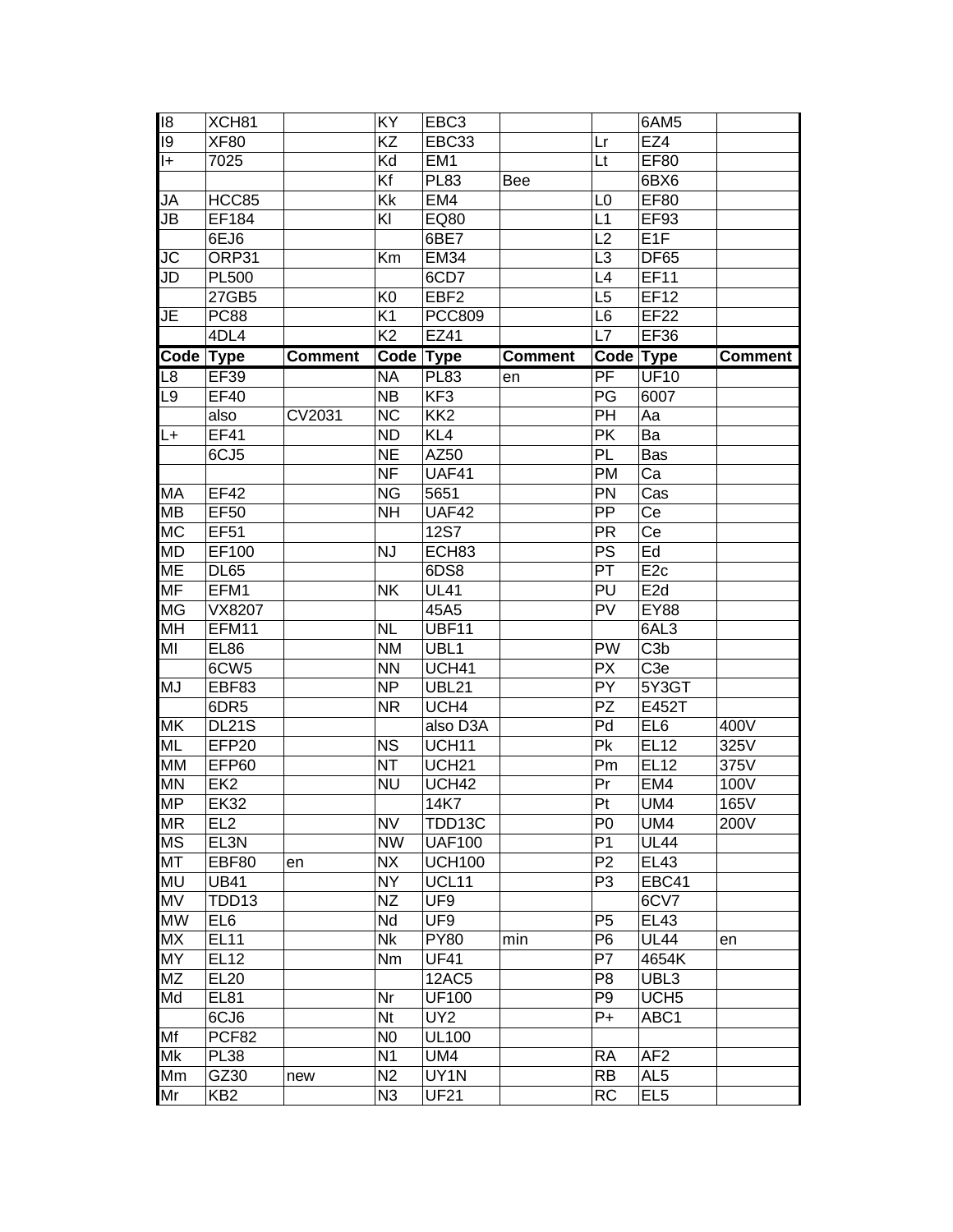| Mt                     | KBC1              |                | N <sub>4</sub>                    | <b>EL41</b>         | en             | <b>RD</b>       | VCL11            |                |
|------------------------|-------------------|----------------|-----------------------------------|---------------------|----------------|-----------------|------------------|----------------|
| M <sub>0</sub>         | <b>EL32</b>       |                | N <sub>5</sub>                    | <b>UY41</b>         |                | <b>RE</b>       | VY <sub>2</sub>  |                |
| M <sub>1</sub>         | <b>EL33</b>       |                | N <sub>6</sub>                    | <b>UY100</b>        |                | $\overline{RF}$ | X13              |                |
| M <sub>2</sub>         | EBC80             |                | N7                                | <b>UY42</b>         |                | <b>RG</b>       | M <sub>1EL</sub> |                |
|                        | 6BD7              |                | N <sub>8</sub>                    | VCL11               |                |                 | EL131            |                |
| M <sub>3</sub>         | <b>EL39</b>       |                | N <sub>9</sub>                    | CF <sub>2</sub>     |                | <b>RH</b>       | <b>UF42</b>      |                |
| M4                     | <b>EL41</b>       |                | $N+$                              | VY <sub>2</sub>     |                | R <sub>l</sub>  | E130L            |                |
|                        | 6CK5              |                |                                   |                     |                |                 | 7534             |                |
| M <sub>5</sub>         | <b>EL42</b>       |                | PA                                | <b>DL92</b>         |                | <b>RK</b>       | UBC41            |                |
|                        | 95105             |                |                                   | 3S4                 |                |                 | 14L7             |                |
| M <sub>6</sub>         | <b>EL42</b>       |                | PB                                | <b>DL72</b>         |                | <b>RL</b>       | C443             |                |
| M7                     | EL <sub>8</sub>   |                | PC                                | ECH42               |                | <b>RM</b>       | DAF91            |                |
| M <sub>8</sub>         | <b>EL51</b>       |                |                                   | 6CU7                |                |                 | <b>1S5</b>       |                |
| M <sub>9</sub>         | <b>EL60</b>       |                | PD                                | <b>EL61</b>         |                | <b>RN</b>       | <b>DF92</b>      |                |
| M+                     | <b>EL80</b>       | en             | PE                                | <b>PY80</b>         |                |                 | 1L4              |                |
|                        |                   |                |                                   | 19X3                |                |                 |                  |                |
| Code Type              |                   | <b>Comment</b> | Code                              | <b>Type</b>         | <b>Comment</b> | Code Type       |                  | <b>Comment</b> |
| $\overline{RP}$        | <b>DK91</b>       |                | <b>SR</b>                         | <b>EZ40</b>         | old            | Tm              | <b>XL86</b>      |                |
|                        | <b>1R5</b>        |                | $\overline{\text{SS}}$            | 4060                |                | <b>Tr</b>       | <b>TD03-10B</b>  |                |
| RR                     | EAF42             |                | <b>ST</b>                         | <b>EF41</b>         | Bee            | T <sub>0</sub>  | 3AT6             |                |
|                        | 6CT7              |                | $\overline{\mathsf{S}\mathsf{U}}$ | <b>UBF80</b>        | en             | T1              | <b>PL82</b>      |                |
| RS                     | EAF80             |                | $\overline{\mathsf{S}\mathsf{V}}$ | 18300               |                |                 | 16A5             |                |
| <b>RT</b>              | <b>EL21</b>       |                | SW                                | 18042               | en             | T <sub>2</sub>  | <b>KK32</b>      | Mullard        |
| RU                     | ECC35             |                | <b>SX</b>                         | <b>PL81</b>         |                | T <sub>3</sub>  | <b>DF74</b>      |                |
| $\overline{\text{RV}}$ | <b>EF55</b>       |                |                                   | 21A6                |                | $\overline{74}$ | <b>EL83</b>      | en             |
| <b>RW</b>              | ECC91             |                | SY                                | <b>EL34</b>         |                | T7              | DF67             |                |
|                        | 6J <sub>6</sub>   |                |                                   | 6CA7                |                | T <sub>8</sub>  | <b>DL67</b>      |                |
| RX                     | CCH <sub>35</sub> |                | <b>SZ</b>                         | <b>EF80</b>         |                | T9              | E83F             | en             |
| <b>RY</b>              | <b>EC91</b>       |                | Sd                                | $\overline{UC}$ C40 |                | $T +$           | UCH81            | min            |
|                        | 6AQ4              |                | Sf                                | Z502S               |                |                 |                  |                |
| <b>RZ</b>              | <b>EF54</b>       |                | Sk                                | UF <sub>6</sub>     |                | UA              | <b>UL41</b>      | Bee            |
| Rd                     | <b>EF55</b>       |                | Sm                                | <b>EC56</b>         |                | UB              | L413S            |                |
| Rf                     | <b>VX8196C</b>    |                | Sr                                | DCC90               |                | <b>UD</b>       | A4110            |                |
|                        | 6AS6W             |                |                                   | 3A5                 |                | UE              | <b>DL96</b>      |                |
| Rk                     | <b>EL22</b>       |                | S <sub>0</sub>                    | <b>EL81</b>         |                |                 | 3C4              |                |
| Rm                     | <b>EZ22</b>       |                | S <sub>1</sub>                    | CF7                 |                | UF              | DL67/5           |                |
| Rr                     | <b>FW4-800</b>    |                | S <sub>2</sub>                    | <b>EAF801</b>       |                | UH              | EF43             |                |
| R <sub>0</sub>         | CY32              |                | S <sub>3</sub>                    | L416D               |                | UI              | 5718             |                |
| R <sub>1</sub>         | <b>DL33</b>       |                | S <sub>4</sub>                    | 506                 |                |                 | CV3930           |                |
|                        | 3Q5GT             |                | S <sub>5</sub>                    | EY50                |                |                 | also             | EL802          |
| R <sub>2</sub>         | EAC91             |                | S <sub>6</sub>                    | 4684                |                | UJ              | 37EL             |                |
|                        | M8097             |                | S7                                | 4688                |                | UK              | <b>UF43</b>      |                |
|                        | CV4059            |                | S <sub>8</sub>                    | CF <sub>3</sub>     |                | UL              | 3AV6             |                |
| R <sub>3</sub>         | EB91              |                | S <sub>9</sub>                    | Cf                  |                | <b>UM</b>       | 6BQ6GBT          |                |
| R4                     | EC <sub>53</sub>  |                | $S+$                              | Bh                  |                |                 | 6CU6             |                |
| $R\overline{5}$        | <b>DL70</b>       |                |                                   |                     |                | <b>UN</b>       | LC900            |                |
| R <sub>6</sub>         | EL37              |                | TA                                | UY3                 |                |                 | 3HA5             |                |
| R7                     | GZ32              |                | ТB                                | 1832                |                | UP              | EF81             |                |
|                        | 5AQ4              |                | TC                                | UBC41               | Bee            | US              | DL67/65          |                |
| R <sub>8</sub>         | <b>EL44</b>       |                | TD                                | UF <sub>5</sub>     |                | UT              | <b>UQ80</b>      |                |
| R <sub>9</sub>         | E446              | (O)            | TE                                | <b>DF96</b>         |                | UU              | EAF42            | Bee            |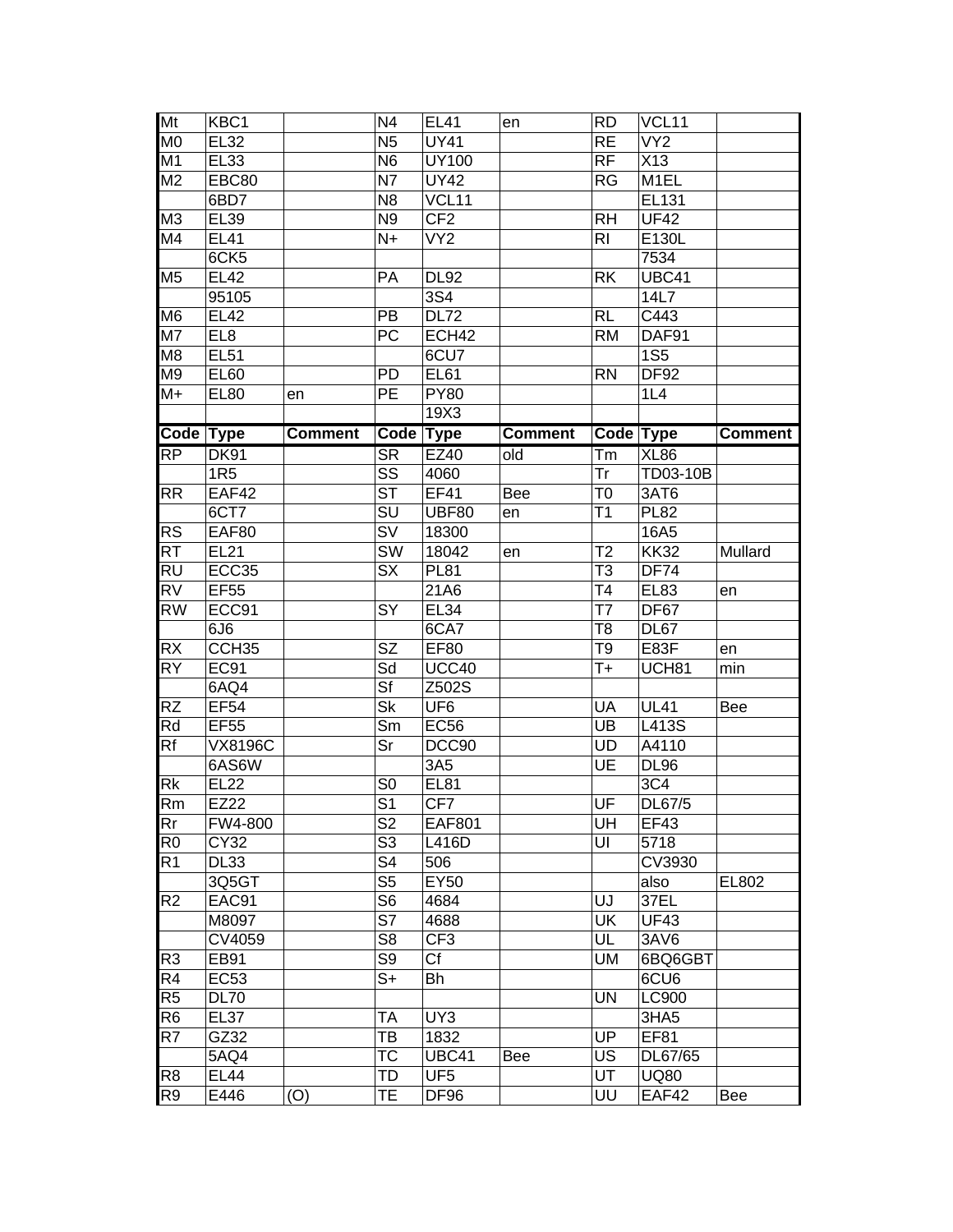| $R+$                     | <b>CV273</b>         |                |                | 1AJ4             |                | UV                     | AZ32                             |                |
|--------------------------|----------------------|----------------|----------------|------------------|----------------|------------------------|----------------------------------|----------------|
|                          |                      |                | ТG             | <b>XCF801</b>    |                | <b>UW</b>              | 12SK7GT                          |                |
| SA                       | <b>EC80</b>          | en             | TН             | DAF96            |                | <b>UX</b>              | <b>DK96</b>                      |                |
| SB                       | EZ80                 |                |                | 1AH <sub>5</sub> |                |                        | 1AB6                             |                |
| <b>SC</b>                | UL <sub>2</sub>      |                | TJ             | <b>LCF801</b>    |                | UZ                     | E447                             | (E)            |
| <b>SD</b>                | DAF40                |                |                | 5GJ7             |                | Ud                     | 12SQ7GT                          |                |
| $\overline{\text{SE}}$   | <b>EL45</b>          |                | TK             | UCH42            | Bee            | Uf                     | QQE03/12 Bee                     |                |
| $\overline{\mathsf{SF}}$ | AZ41                 | Bee            | TM             | <b>UY42</b>      | Bee            | Uk                     | 12SA6GT                          |                |
| SG                       | 5V4G                 |                | ТP             | <b>UAF42</b>     | Bee            | Um                     | E90CC                            |                |
| $\overline{\mathsf{SH}}$ | ECH42                | <b>Bee</b>     | TR             | UCH81            |                |                        | 5920                             |                |
| SI                       | <b>EL95</b>          |                |                | 19D8             |                |                        | CV5214                           |                |
|                          | 6DL5                 |                | <b>TT</b>      | AY1              |                | Ur                     | <b>LC95</b>                      |                |
| SJ                       | CV4109               |                | TU             | <b>EL50</b>      |                |                        | 3ER <sub>5</sub>                 |                |
| <b>SK</b>                | DAF41                |                | TV             | AZ <sub>2</sub>  |                | Ut                     | QQE02/5                          | <b>Bee</b>     |
|                          | with add F, DAF40    |                | TÝ             | Z805U            |                | U <sub>0</sub>         | <b>DY30</b>                      |                |
| <b>SL</b>                | <b>EL41</b>          | Bee            | TZ             | <b>UF41</b>      | <b>Bee</b>     |                        | 1B3GT                            |                |
| SM                       | UY4                  |                | Td             | <b>EY80</b>      | min            | U1                     | XC900                            |                |
| SN                       | EBC41                | Bee            | Τf             | <b>XF85</b>      |                | U <sub>2</sub>         | AC <sub>2</sub>                  |                |
| <b>SP</b>                | <b>DC80</b>          |                | Tk             | ECC81            |                | U <sub>3</sub>         | EL520                            |                |
|                          | 6DC                  |                |                | <b>12AT7</b>     |                | U <sub>4</sub>         | DF67/5                           |                |
|                          | Code Type            | <b>Comment</b> | Code Type      |                  | <b>Comment</b> | Code Type              |                                  | <b>Comment</b> |
| $\overline{\mathsf{U}5}$ | E446                 | (E)            | WH             | 9U8              |                | XN                     | 95106                            |                |
| $\overline{\mathsf{U6}}$ | 6SA7GT               |                |                | also EL803S      |                | XR                     | <b>PY800A</b>                    |                |
| $\overline{\mathsf{U7}}$ | 6SK7GT               |                | WI             | 5840             |                | XT                     | E235L                            |                |
| U8                       | 6SQ7GT               |                | WJ             | 5836             |                | $\overline{\text{XV}}$ | DW4-350                          |                |
| U9                       |                      |                | WK             |                  |                | Xf                     | <b>EL34</b>                      |                |
| U+                       | 35Z5GT               |                | WL             | E80CC            | <b>Bee</b>     | Xr                     |                                  | bant           |
|                          | <b>UY41</b>          | Bee            | WM             | CV4084           |                |                        | E84L<br>7320                     |                |
|                          |                      |                |                | E80F             | Bee            |                        |                                  |                |
| VA                       | 18042                |                | <b>WN</b>      | 25L6GT           |                | Xt                     | <b>PL2D21</b>                    |                |
|                          | 6086                 |                | <b>WP</b>      | <b>E80L</b>      | Bee            | X <sub>0</sub>         | <b>XF184</b>                     |                |
| VB                       | E80CC                |                | <b>WR</b>      | <b>UM34</b>      |                | X1                     | <b>XF183</b>                     |                |
|                          | 6085                 |                | WS             | ECL86            |                | X <sub>2</sub>         | <b>ECC186</b>                    | (L)            |
| VC                       | E80F                 |                |                | 6GW8             |                | X <sub>3</sub>         | 5672                             |                |
|                          | 6084                 |                |                | also CV4011      |                |                        | <b>DL620</b>                     |                |
| VD                       | E80L                 |                | WU             | C3JQA            |                | X4                     | EL300                            |                |
|                          | 6227                 |                | WV             | DW4-350          |                | X <sub>5</sub>         | PL300                            |                |
| VE                       | E83F                 |                | WW             | 18042            | Bee            | X <sub>6</sub>         | 6CY5                             |                |
|                          | 6689                 |                | <b>WX</b>      | <b>EL83</b>      |                | X7                     | EL502                            |                |
| VF                       | ECC81                |                | Wd             | EF94             |                | X9                     | E9Z                              | dev            |
|                          | 12AT7                |                |                | 6AU6             |                | X+                     | EL504                            |                |
| VG                       | <b>E81CC</b>         |                | WF             | E83F             | Bee            |                        | 6GB5A                            |                |
|                          | 6201                 |                | Wk             | CV4098           |                |                        |                                  |                |
| VH                       | <b>EC92</b>          | new            | Wm             | <b>PY82</b>      |                | YC                     | <b>DM70</b>                      |                |
| VI                       | <b>UC92</b>          | new            |                | 19Y3             |                |                        | 1M <sub>3</sub>                  |                |
| VJ                       | ECC89                |                |                | Wr               |                |                        | <b>DM71</b>                      |                |
|                          | 6CF7                 |                | Wr             | EBF81            | min            | YD                     | ECH81                            |                |
| VK                       | 5842                 |                | Wt             | <b>DK92</b>      |                |                        | 6AJ8                             |                |
|                          | 417A                 |                |                | 1AC6             |                | ΥE                     | <b>EC56</b>                      |                |
| VL                       | E94CC                |                | W <sub>0</sub> | EBF81            |                | YF                     | <b>EF80</b>                      | en             |
|                          |                      |                |                |                  |                |                        |                                  |                |
| VM<br>VN                 | ORP92<br><b>PC96</b> |                | W <sub>1</sub> | PCL86<br>14GW8   |                | ΥG                     | <b>ECF200</b><br>6X <sub>9</sub> |                |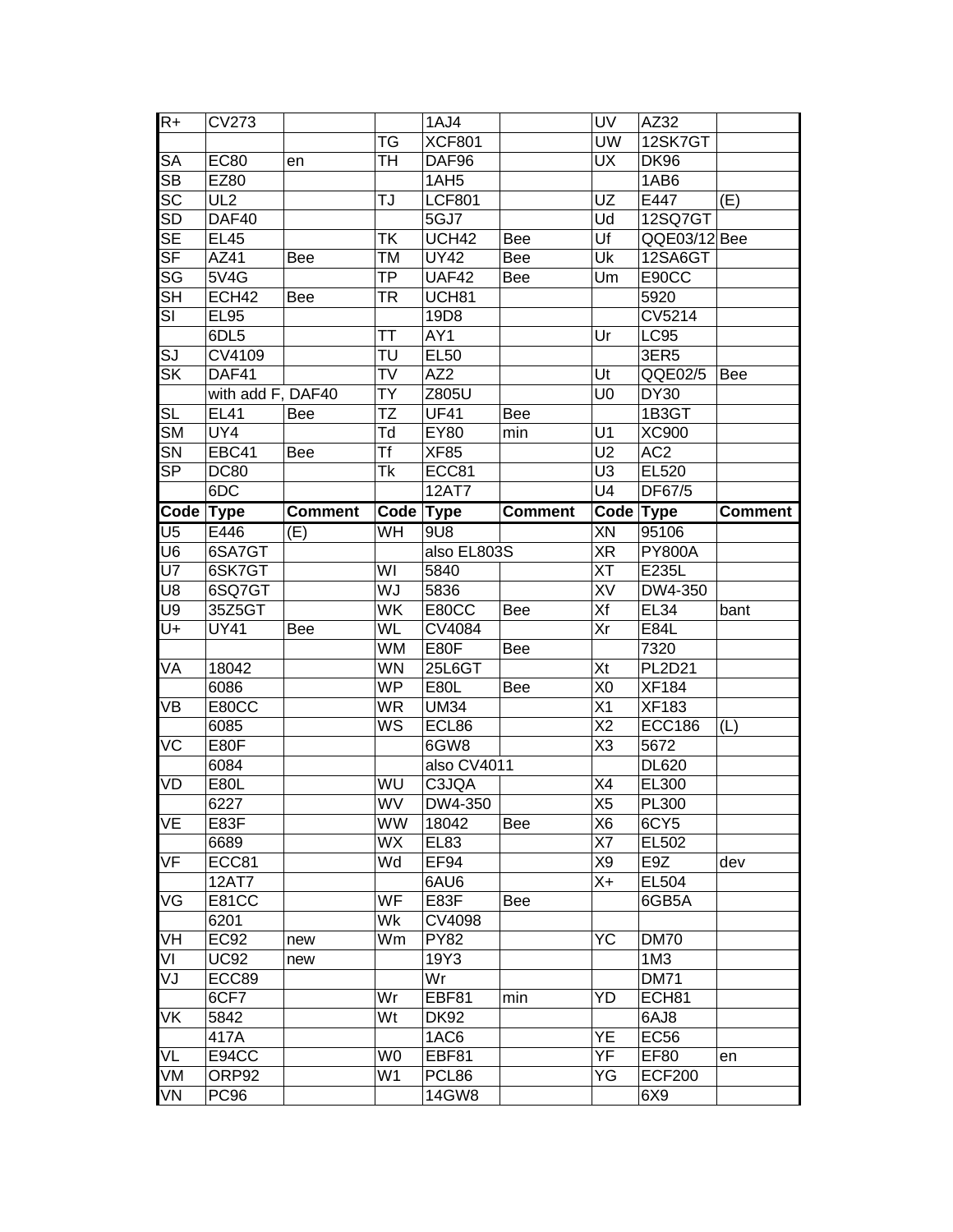| <b>VP</b>             | 95124                |                | W <sub>2</sub> | XR1-1600A                 |                   | YH             | ECL80                                | en                       |
|-----------------------|----------------------|----------------|----------------|---------------------------|-------------------|----------------|--------------------------------------|--------------------------|
| VR                    | <b>E188CC</b>        |                | W <sub>5</sub> | E182F                     |                   | Υl             | <b>DF60</b>                          |                          |
|                       | 7308                 |                | W <sub>6</sub> | <b>ECC2000</b>            |                   |                | 5878                                 |                          |
| VS                    | <b>EM84</b>          |                | W7             | <b>VX8195C</b>            |                   | YJ             | CV1868                               |                          |
|                       | 6FG6                 |                | W8             | 18046                     | Bee               | YK             | ECC81                                |                          |
| VT                    | XCC82                |                | W9             | <b>PFL200</b>             |                   |                | 12AT7                                |                          |
|                       | 7AU7                 |                |                |                           |                   | YL             | <b>PL81</b>                          | en                       |
| VU                    | PCF86                |                | XA             | 401                       |                   | YM             | <b>PL82</b>                          | en                       |
| VV                    | PL136                |                | <b>XB</b>      | XY88                      |                   | YN             | <b>PY80</b>                          | en                       |
|                       | 35FV5                |                |                | 16AQ3                     |                   | YP             | <b>PY82</b>                          |                          |
| VW                    | EL183                |                | <b>XC</b>      | <b>CV468</b>              | Ultra             | <b>YR</b>      | <b>ECH200</b>                        |                          |
| VX                    | PCL85                | <b>VALVO</b>   | XD             | CV4086                    |                   |                | 6V9                                  |                          |
|                       | 18GV8                | <b>PCL805</b>  | XE             | M6EF                      |                   | YS             | E186F                                |                          |
| VY                    | <b>UY89</b>          |                | <b>XF</b>      | 12DJ8                     |                   |                | 7737                                 |                          |
| $\overline{\nabla Z}$ | 6AN7A                |                | XG             | GZ41                      |                   | YT             | XCL84                                |                          |
|                       |                      |                | XH             | <b>PCH200</b>             |                   | YV             | <b>DY87</b>                          |                          |
| WA                    | <b>PM22A</b>         |                |                | 9V9                       |                   | YΧ             | 18502                                |                          |
| WB                    | 6BD7                 |                | XI             | 5899                      |                   | YY             | EZ90                                 |                          |
| <b>WC</b>             |                      | min            |                |                           |                   | YZ             |                                      |                          |
|                       | 6BH <sub>5</sub>     | min            |                | <b>CV477</b>              |                   |                | EBC90                                |                          |
| <b>WD</b>             | 6M <sub>5</sub>      | min            | XJ             | 5644                      |                   |                | 6AT6                                 |                          |
|                       | also EF800           |                | XK             | <b>PCF200</b>             |                   | Yd             | <b>EK90</b>                          |                          |
| WE                    | <b>PY32</b>          | bant           |                | 8X9                       |                   | Υm             | DL22N                                |                          |
| WF                    | ORP50                |                | <b>XL</b>      | <b>PCF201</b>             |                   | Yr             | E81L                                 | Bee                      |
| WG                    | M3EFP                |                |                | <b>8U9</b>                |                   |                |                                      |                          |
| Code                  | <b>Type</b>          | <b>Comment</b> | Code Type      |                           | <b>Comment</b>    | Code Type      |                                      | <b>Comment</b>           |
| Υt                    | <b>EC97</b>          |                | Z <sub>3</sub> | LCLF201                   |                   | d4             | M13PL                                |                          |
|                       |                      |                |                |                           |                   |                |                                      |                          |
|                       | 6FY5                 |                |                | 5U9                       |                   | d <sub>5</sub> | M6DY                                 |                          |
| Y0                    | <b>PY81</b>          |                | Z <sub>4</sub> | <b>XCF200</b>             |                   | d <sub>6</sub> | GY86                                 |                          |
|                       | 17Z3                 |                | Z <sub>5</sub> | <b>XCF201</b>             |                   | d7             | <b>PY81</b>                          | en                       |
| Υ2                    | <b>EC81</b>          |                | Z <sub>6</sub> | PY801                     |                   | d8             | UABC80                               | en                       |
| Y3                    | <b>EF85</b>          |                | Z7             | ZP1080                    |                   | d9             | UCH81                                | en                       |
|                       | 6BY7                 |                | Z <sub>8</sub> | ZP1081                    |                   |                | also EL803                           |                          |
| Y4.0                  | EABC80               | min            | Z <sub>9</sub> | 4067                      |                   | d+             | <b>UF80</b>                          | en                       |
| Y4.1                  | EABC80               | en             | $Z+$           | 6111                      |                   |                | also YL1080                          |                          |
| Y5                    | VY1                  |                |                |                           |                   |                | <b>YL1081</b>                        |                          |
| Y6                    | 6BU8                 |                | dA             | 6112                      |                   |                |                                      |                          |
| <b>Y7</b>             | <b>EFL200</b>        |                | dB             | 7895                      |                   | fA             | LA4-250                              |                          |
|                       | 6Y9                  |                | ďС             | PL6574                    |                   | fB             | LB4-2                                |                          |
| Y8                    | ECH81                | en             | dD             | <b>DY86</b>               | <b>DY87</b>       | fC             | MX124/01                             |                          |
| Y9                    | <b>EC80</b>          |                |                | 1S <sub>2</sub>           | 1S <sub>2</sub> A | fD             | MX133                                |                          |
|                       | 6Q4                  |                | dE             | 6CG7                      |                   | fE             | EL505                                |                          |
| Y+                    | <b>PL57</b>          |                | dF             |                           |                   |                | 6GK6                                 |                          |
|                       |                      |                |                | <b>LCH200</b><br>5V9      |                   | fG             |                                      |                          |
| ΖA                    |                      |                | dG             | 12X4                      |                   | fJ             | <b>TD1-100A</b><br>N <sub>22LL</sub> |                          |
|                       | 6DT6<br><b>12FK6</b> |                | dH             | <b>LL86</b>               |                   |                | <b>19KF6</b>                         |                          |
| ZB                    |                      |                |                |                           |                   |                |                                      |                          |
| $\overline{z}$ C      | <b>UL41</b>          | <b>Bee</b>     |                | 10CW <sub>5</sub>         |                   | fK             | ECL82                                | <b>Bee</b>               |
|                       | Ag plated pins       |                | dJ             | PCL84                     |                   |                | also EF802                           |                          |
| ZD                    | 12AD6                |                |                | 15DQ8                     |                   | fL             | <b>EL83</b>                          | <b>Bee</b>               |
| <b>ZE</b>             | <b>E80T</b>          |                | dK             | LL521                     |                   |                | also ECC801S                         |                          |
| ZF                    | 6218<br>PL81B        |                | dL             | GY501<br>3BH <sub>2</sub> |                   | fM<br>fN       | <b>PL84</b><br>UCL82                 | <b>Bee</b><br><b>Bee</b> |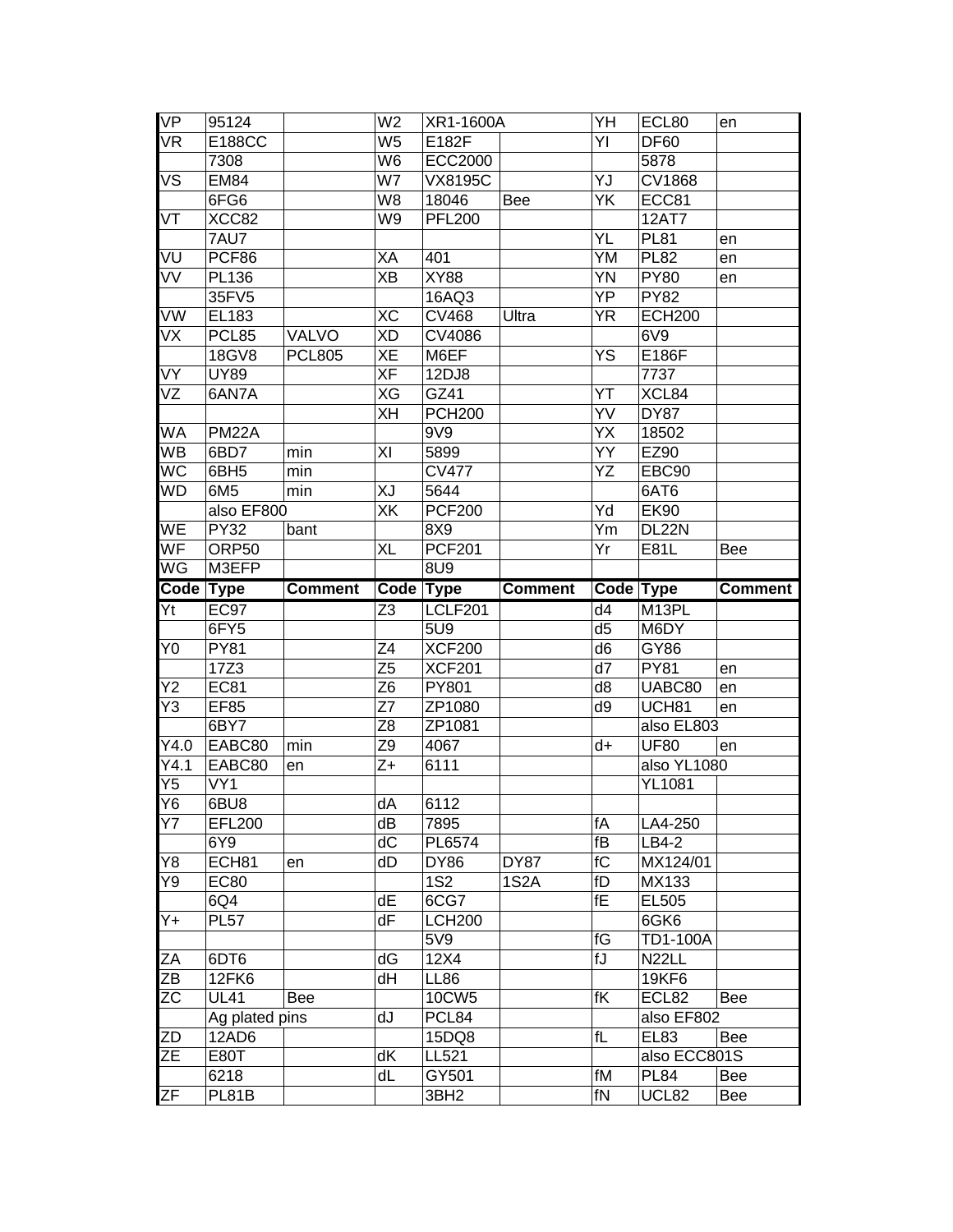| ΖG              | <b>HL90</b>         |                | dM              | <b>XL521</b>    |                | fP                       | <b>UF86</b>        |                |
|-----------------|---------------------|----------------|-----------------|-----------------|----------------|--------------------------|--------------------|----------------|
|                 | 12AQ5               |                | dN              | LCL85           |                | fR                       | QQE02/05 Bee       |                |
| ZΗ              | ECL85               |                |                 | 10GV8           |                |                          | QQV02-6            |                |
|                 | 6GV8                |                | dP              | <b>CV287</b>    |                | fS                       | N <sub>22</sub> PL |                |
| ΖI              | <b>EF71</b>         | rel            | dR              | <b>YL1220</b>   |                | fT                       | N <sub>22</sub> XL |                |
| ZJ              | CV3986              |                | dS              | 6AU6WB          |                | fU                       | M6ECC              |                |
|                 | 6021                |                | dU              | PL435           |                | fV                       | LSD <sub>2</sub>   |                |
| ZΚ              | 6AD6                |                | dV              | <b>LCC189</b>   | also           | fW                       | Z303C              |                |
| ΖL              | 6BL6                |                |                 | 5ES8            | PL5822Du       | fX                       | <b>E35CC</b>       |                |
| ZM              | 6J <sub>8</sub>     |                | $\overline{dW}$ | <b>PL522</b>    |                | $\overline{fY}$          | <b>EM84</b>        |                |
| ZN              | 12BL6               |                | dX              | EF5000          |                | fZ                       | $\overline{EC71}$  |                |
| ZΡ              | 12J8                |                | dY              | CV4108          |                | fd                       | EF732              |                |
| $\overline{ZX}$ | <b>LFL200</b>       |                | dZ              | V6ECC           |                | $\overline{\mathsf{ff}}$ | CV2281             |                |
|                 | 11Y9                |                | dd              | PD500           |                | $\operatorname{\sf f}$   | EF731              |                |
| ZV              | <b>VX8222C</b>      |                |                 | 9ED4            |                | fm                       | 5609               |                |
| $\overline{ZY}$ | <b>LY88</b>         |                | df              | PY500           |                | fr                       | 5U8                |                |
| $\overline{ZZ}$ | 4068                |                |                 | 42EC4           |                | ft                       | 12BY7A             |                |
| Zd              | 5719                |                | dk              | <b>PL505</b>    |                | f <sub>0</sub>           | <b>LY81</b>        |                |
| $\overline{Zf}$ | <b>EF40</b>         | Bee            |                 | 40GK6           |                |                          | 11R3               |                |
| Zk              | 5749                |                | dm              | V7PCL           |                | f1                       | 5609V              |                |
|                 | 6BA6W               |                | dr              | CV2901          |                | $\overline{f2}$          | VX8234             |                |
| Zm              | 6005                |                | dt              | LCL86           |                | f3                       | GZ34               | bant           |
|                 | 6AQ5W               |                | d0              | M8EC            |                |                          | <b>CV1377</b>      |                |
| Zr              | 6080WA              |                | d1              | EA53            |                | f4                       | ECL84              |                |
| Zt              | <b>ECF201</b>       |                | d2              | EL136           |                |                          | 6DX8               |                |
|                 | 6U9                 |                |                 | 6FV5            |                | f5                       | M7EC               |                |
|                 |                     |                |                 |                 |                |                          |                    |                |
| Z2              | <b>LCF200</b>       |                | d3              | E810F           |                |                          | <b>EC98</b>        |                |
|                 | 5X9                 |                |                 | 7788            |                |                          |                    |                |
| Code            | <b>Type</b>         | <b>Comment</b> | Code Type       |                 | <b>Comment</b> | Code Type                |                    | <b>Comment</b> |
| $\overline{5}$  | <b>EY500</b>        |                | mH              | <b>12AU7S</b>   |                | $\overline{r}$           | <b>HF93</b>        |                |
|                 | 6EC4                |                | ml              | CV4039          |                |                          | 12BA6              |                |
| f8              | 24DF                |                |                 | M8096           |                | rV                       | E181CC             | Bee            |
| f9              | ECC83               | low microf.    | mJ              | <b>EF89</b>     | Bee            | rW                       | <b>EL85</b>        |                |
|                 | also CV4110         |                | mK              | AB <sub>2</sub> | 0              |                          | 6BN <sub>5</sub>   |                |
| $f +$           | m10PL               |                | mN              | GZ34            |                | rX                       | <b>EL84</b>        | min            |
|                 |                     |                | mP              | <b>UF85</b>     | min            | rY                       | 4699N              |                |
| kA              | <b>UF85</b>         |                | mR              | UCH81           | en             | rZ                       | 6BK4               |                |
|                 | also CV4111         |                | mS              | <b>EF80</b>     | Bee            | rd                       | <b>EM85</b>        |                |
| kB              | EZ80                | en new         | mT              | UABC80          | en             | rk                       | <b>XL505</b>       |                |
| kC              | EZ80                |                | mU              | <b>EL83</b>     |                | rm                       | LL505              |                |
|                 | 6V4                 |                |                 | 6CK6            |                | rr                       | CV2031             |                |
| kD              | EZ40                |                | mV              | CV1672          |                | rt                       | PCC84              |                |
|                 | 6BT4                |                | mW              | <b>PL83</b>     |                |                          | 7AN7               |                |
|                 | CV3891              |                |                 | 14A6            |                | r <sub>0</sub>           | 4646               |                |
| kE              | GZ40                |                |                 | also CV359      |                | r1                       | DF64               |                |
| kG              | <b>UM81</b>         |                | mX              | E82CC           |                | r2                       | DL64               |                |
| kl              | <b>EM87</b>         |                | mY              | G5S6            |                | r3                       | 1AX2               |                |
|                 | 6HU6                |                | md              | <b>UF80</b>     |                | r4                       | 5814A              |                |
| kM              | EL84                |                | mk              | <b>UF85</b>     |                | r5                       | 12AT7WB            |                |
| kN              | 6BQ5<br><b>DY51</b> |                | mm              | EF85<br>E280F   | en             | r7                       | PCF80<br>9A8       |                |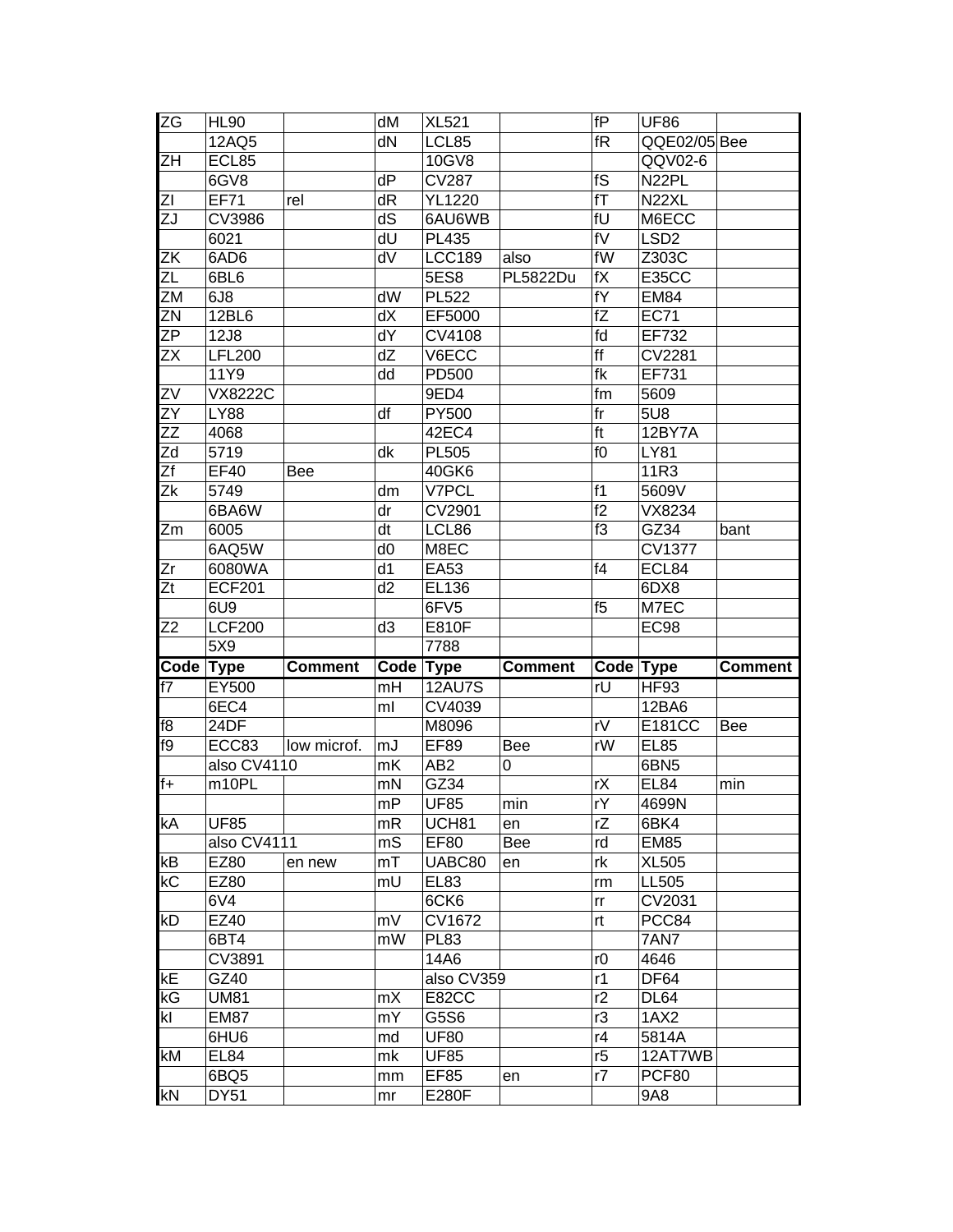|                | 1BG <sub>2</sub>  |                | mt             | <b>EZ40</b>               | Bee new        | r8        | <b>EM80</b>          |                   |
|----------------|-------------------|----------------|----------------|---------------------------|----------------|-----------|----------------------|-------------------|
| kP             | E3LL              | dev            | m <sub>0</sub> | EZ80                      | Bee            | r9        | 6SN7GT               |                   |
| kR             | ECF86             |                | m1             | <b>PY80</b>               |                | $r+$      | ED500                |                   |
|                | 6HG8              |                | m2             | <b>EY80</b>               |                |           |                      |                   |
| kU             | HN309             |                |                | 6U3                       |                | tA        | N <sub>23</sub> PL   |                   |
| kV             | <b>EY87</b>       |                | m <sub>3</sub> | <b>PY83</b>               | Bee            | tB        | EL503                |                   |
| kW             | <b>1S4</b>        |                | m4             | EABC80                    |                | tC        | <b>UY85</b>          |                   |
| kZ             | 5R4GYS            |                |                | 6AK8                      |                | tD        | <b>EY86</b>          | 6S2               |
| kd             | ECH84             |                | m <sub>5</sub> | <b>E283CC</b>             |                |           | <b>EY87</b>          | 6S <sub>2</sub> A |
|                | 6JX8              |                | m <sub>6</sub> | ECH81                     | <b>Bee</b>     | tE        | <b>EF86</b>          | Bee               |
| kk             | EAM86             |                | m <sub>7</sub> | UCH81                     | Bee            | tF        | E99F                 |                   |
|                | 6GX8              |                | m8             | EC8010                    |                |           | 7694                 |                   |
| km             | XCL86             |                | m <sub>9</sub> | ECC84                     |                | tl        | VX8163               |                   |
| kr             | DF61N             |                | $m+$           | <b>ECC809</b>             |                | tJ        | <b>PL82</b>          | Bee               |
| kt             | M4ECC             |                |                |                           |                | tK        | 4694                 |                   |
| k0             | <b>XF86</b>       |                | rA             | <b>EF804S</b>             |                | tL        | M5DY                 |                   |
|                | also N7ELL        |                | rB             | 95107                     |                | tM        | <b>PC86</b>          |                   |
| k1             | TS65              |                | rC             | <b>DC80</b>               |                |           | 4CM4                 |                   |
| k3             | D <sub>12</sub> L |                | rD             | PABC80                    |                | tN        | ECC86                |                   |
| k4             |                   |                |                |                           |                | tP        |                      |                   |
|                | D <sub>20</sub> F |                |                | 9AK8                      |                |           | UCC85<br><b>EF89</b> |                   |
| k5             | XCL85             |                | rE             | UABC80                    |                | tR        |                      |                   |
| k6             | ECC82             |                | rF             | <b>EF805S</b>             |                |           | 6DA6                 |                   |
| k7             | XC97              |                | rG             | <b>K81A</b>               |                | tS        | PCL81                |                   |
| k8             | CV4517            |                | rH             | QQE03/12 Bee              |                | tT        | M11EL                |                   |
| k9             | <b>PY800</b>      |                | rl             | ME1403                    |                |           | EL5070               |                   |
|                |                   |                | rJ             | <b>UF89</b>               | <b>Bee</b>     | tU        | ECC85                |                   |
| mA             | PABC80            | en             | rN             | <b>DY86</b>               |                | tV        | GZ34                 |                   |
| mC             | ECC83             |                |                | DY87                      |                | tW        | 4373                 |                   |
| mD             | 6AM6S             |                | rS             | GZ33                      | Eindhofen      | tX        | 18046                | en                |
| mE             | CV302             | not finished   |                | GZ34                      | Eindhofen      | tY        | EBC81                | Bee               |
| mF             | CV303             | not finished   | rT             | E180F                     |                | tZ        | PCC85                |                   |
| mG             | UCL83             |                |                | 6688                      |                |           | 9AQ8                 |                   |
| <b>Code</b>    | <b>Type</b>       | <b>Comment</b> | Code Type      |                           | <b>Comment</b> | Code Type |                      | <b>Comment</b>    |
| td             | 6A8GT             |                | 0+             | UBC81                     |                | 2P        | LSD <sub>3</sub>     |                   |
| tf             | $LA4-2$           |                |                |                           |                | 2R        | LSD3A                |                   |
|                | VX8168            |                | 1 <sup>C</sup> | 04DL                      | dev            | 2S        | LSD <sub>5</sub>     |                   |
| tm             | EF804             |                | 1D             | CV4011                    |                | 2T        | LSD7                 |                   |
| tr             | <b>EL81</b>       | Bee            |                | also 03DF dev             |                | 2U        | LSD <sub>8</sub>     |                   |
| tt             | <b>PL81</b>       | Bee            | 1E             | <b>DF62</b>               |                | 2V        | XCL82                |                   |
| t1             | <b>PL508</b>      |                | 1F             | DAF92                     |                | 2W        | LSD <sub>24</sub>    |                   |
| t2             | <b>PL504</b>      |                |                | 1U <sub>5</sub>           |                | 2Y        | ME1401               |                   |
| t3             | N <sub>22EL</sub> |                |                | CV3912                    |                |           | 4065                 |                   |
| t4             | V7PL              |                | 1G             | UCL82                     |                | 2Z        | ME1402               |                   |
|                | PL802             |                |                | 50BM8                     |                |           | 4066                 |                   |
| t5             |                   |                |                |                           |                | 2d        | GY802                |                   |
|                |                   |                |                |                           |                |           |                      |                   |
|                | V10PL             |                | 1J             | CV4009                    |                |           |                      |                   |
| t <sub>6</sub> | <b>UL84</b>       |                | 1 <sub>V</sub> | PL81F                     |                | 2f        | EL86                 | Bee               |
| t7             | EL508             |                | 1W             | <b>DL69</b>               |                | 2k        | <b>PCF810</b>        |                   |
|                | 6KW6              |                | 1Y             | AN1                       |                | 2m        | 3A3                  |                   |
| t8             | 6BK4A             |                | 1f             | EBF82                     |                | 2r        | <b>PL521</b>         |                   |
| t9<br>$t+$     | Z500T<br>Z501T    |                | 1k             | EL821<br>6CH <sub>6</sub> |                | 2t<br>23  | 5837A<br>MX108       |                   |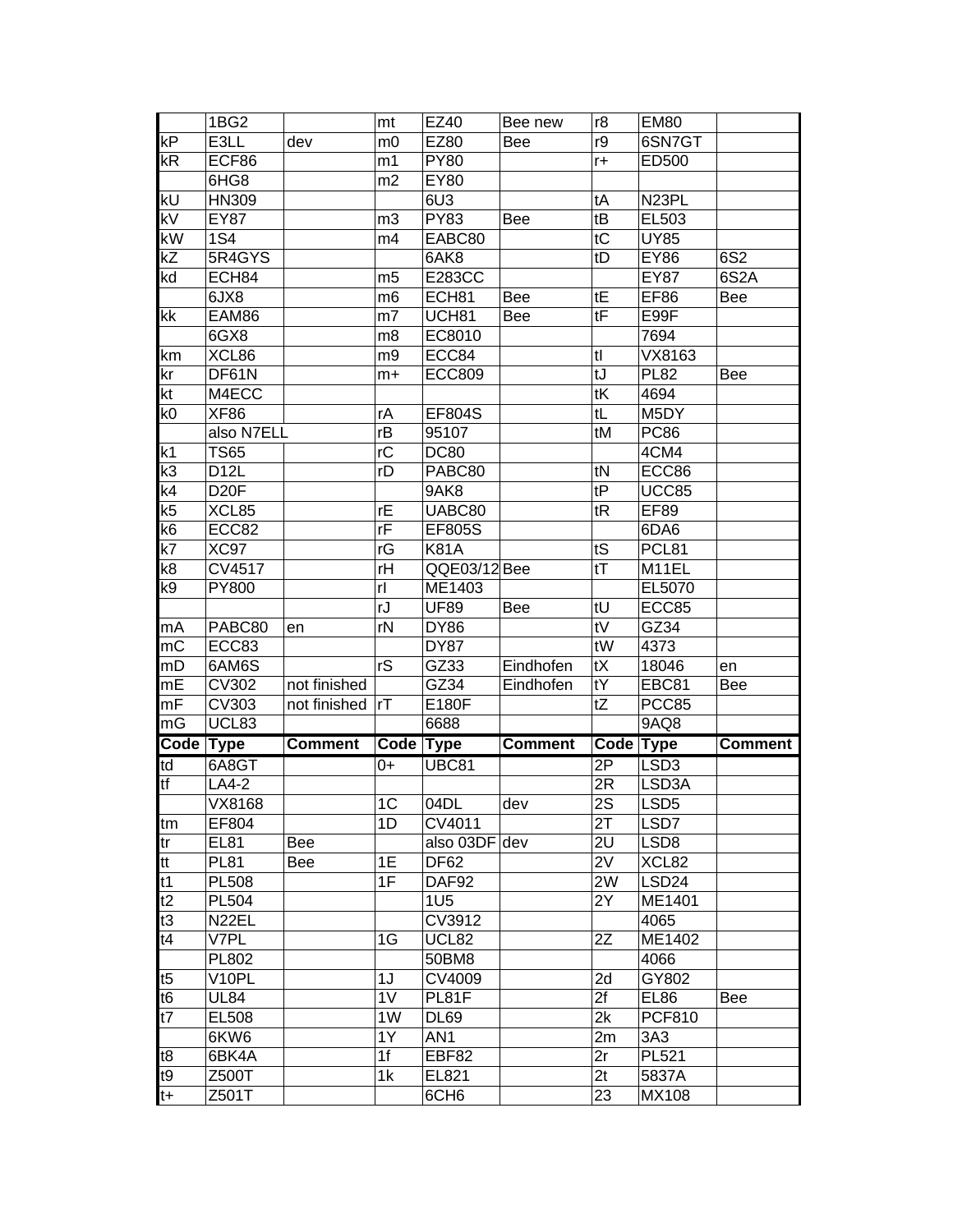|                |                 |                | 1 <sub>m</sub> | <b>CV2507</b> |                | 24                       | <b>MX118</b>  |                |
|----------------|-----------------|----------------|----------------|---------------|----------------|--------------------------|---------------|----------------|
| 0B             | LY500           |                | 1r             | <b>DC70</b>   |                | 25                       | MX119         |                |
| 0C             | PL5822          |                | 1 <sub>t</sub> | <b>DF66</b>   |                | 27                       | 11AF9         |                |
| OD             | <b>ECC180</b>   |                | 10             | <b>DF72</b>   |                | 28                       | PCL83         |                |
|                | 6CQ7A           |                | 11             | DL66          |                | 29                       | XY500         |                |
| 0E             | PL57K           |                | 12             | DL68          |                | $2+$                     | <b>XL508</b>  |                |
| 0F             | <b>YL1080</b>   |                | 13             | <b>DL95</b>   |                |                          |               |                |
|                | <b>YL1081</b>   |                |                | 3Q4           |                | 3B                       | <b>TDD3-5</b> |                |
| 0G             | ECL82           |                | 14             | DL73          |                | 3E                       | Z300T         |                |
|                | 6BM8            |                | 15             | <b>DL75</b>   |                | $\overline{\mathsf{3F}}$ | Z800U         |                |
| 0H             | EBC81           |                | 16             | <b>DL98</b>   |                | 3G                       | E82M          |                |
|                | 6BD7A           |                |                | 3B4           |                | 3H                       | Z801U         |                |
| 01             | EY7-            | rel            | 17             | <b>DY80</b>   |                | 3 <sub>l</sub>           | <b>UF81</b>   |                |
| U <sub>0</sub> | CV4005          |                | 18             | <b>EA76</b>   |                | 3J                       | CV4019        |                |
| 0 <sub>K</sub> | 12SN7GT         |                |                | 6489          |                | 3K                       | Z900T         |                |
| 0N             | 18015           |                | 19             | <b>EC70</b>   |                | 3L                       | E91H          |                |
| 0P             | PCC89           |                | $1+$           | <b>EC90</b>   |                |                          | 6687          |                |
|                | 7EF7            |                |                | 6C4           |                | 3M                       | 6C86          |                |
| 0S             | <b>KT66</b>     |                |                |               |                | 3N                       | EL90          |                |
| 0Z             | EC83.1          |                | 2A             | <b>EF70</b>   |                |                          | 6AQ5          |                |
| 0d             | <b>LL504</b>    |                | 2B             | <b>EF71</b>   |                | 3P                       | 85A2          |                |
| 0f             | <b>DM160</b>    |                |                |               |                |                          |               |                |
|                |                 |                | 2C             | <b>EF72</b>   |                | 3V                       | <b>Z70U</b>   |                |
|                | 6977            |                | 2D             | <b>EF73</b>   |                | 3U                       | EBC91         |                |
| 0k             | <b>UM80</b>     |                | 2E             | <b>EF95</b>   |                |                          | 6AV6          |                |
|                | 19BR5           |                |                | 6AK5          |                | 3X                       | 150C2         |                |
| 0m             | <b>UF89</b>     |                | 2F             | <b>EL70</b>   |                | 3Y                       | HBC90         |                |
| 0r             | <b>XL504</b>    |                | 2G             | EY802         |                |                          | 12AT6         |                |
| 0t             | N55RPY          |                | 2H             | <b>EN32</b>   |                | 3Z                       | <b>HF94</b>   |                |
| 02             | EY81            |                |                | PL6574        |                |                          | <b>12AU6</b>  |                |
|                | 6R <sub>3</sub> |                | 21             | UABC80        |                | 3d                       | HBC91         |                |
| 06             | N54RPY          |                | 2J             | CV4012        |                |                          | 12AV6         |                |
| 07             | <b>UY85</b>     | Bee            | 2K             | <b>EN70</b>   |                | 3f                       | PCL82         | Bee            |
| 08             | <b>PL95</b>     |                |                | 5643          |                | 3k                       | <b>HK90</b>   |                |
| 09             | E95F            |                | 2L             | <b>EY70</b>   |                |                          | 12BE6         |                |
|                | 5454            |                | 2M             | EY91          |                | 3m                       | <b>DC90</b>   |                |
|                | 6AK5W           |                | 2N             | DAF70         |                |                          |               |                |
| Code Type      |                 | <b>Comment</b> | Code Type      |               | <b>Comment</b> | Code Type                |               | <b>Comment</b> |
| 3r             | <b>HY90</b>     |                | 5F             | <b>CV1863</b> |                | 6T                       | E180CC        | Bee            |
|                | 35W4            |                | 5H             | 5Z4GT         |                | 6U                       | <b>Z50T</b>   |                |
| 3t             | <b>HL92</b>     |                |                | <b>CV2748</b> |                | 6W                       | M8097         |                |
|                | 50C5            |                | 5 <sub>l</sub> | 50EH5         |                | 6X                       | CV2742        |                |
| 30             | E92CC           |                | 5K             | ECC33         |                | 6Y                       | CV4015        |                |
| 31             | <b>EC92</b>     |                | 5L             | ECC34         |                |                          | M8161         |                |
| 32             | <b>UC92</b>     |                | 5M             | EF37          |                | 6Z                       | CV4031        |                |
|                | 9AB4            |                | 5N             | EL33A         |                |                          | M8081         |                |
| 33             | <b>EAA91</b>    |                | 5R             | EL820         |                | 6f                       | EZ36          |                |
|                | EB91            |                | 5S             | EY84          |                |                          | 11EZ          |                |
|                | 6AL5            |                |                | 6374          |                | 6r                       | EL811         |                |
| 34             | <b>DK93</b>     |                | 5T             | IW4-350       |                | 60                       | VX8124        |                |
| 35             | <b>K50A</b>     |                | 5U             | ME1400        |                | 62                       | VX8182        |                |
| 38             | 6BZ6            |                | 5V             | CV4050        |                | 63                       | VX8136C       |                |
|                |                 |                |                |               |                |                          |               |                |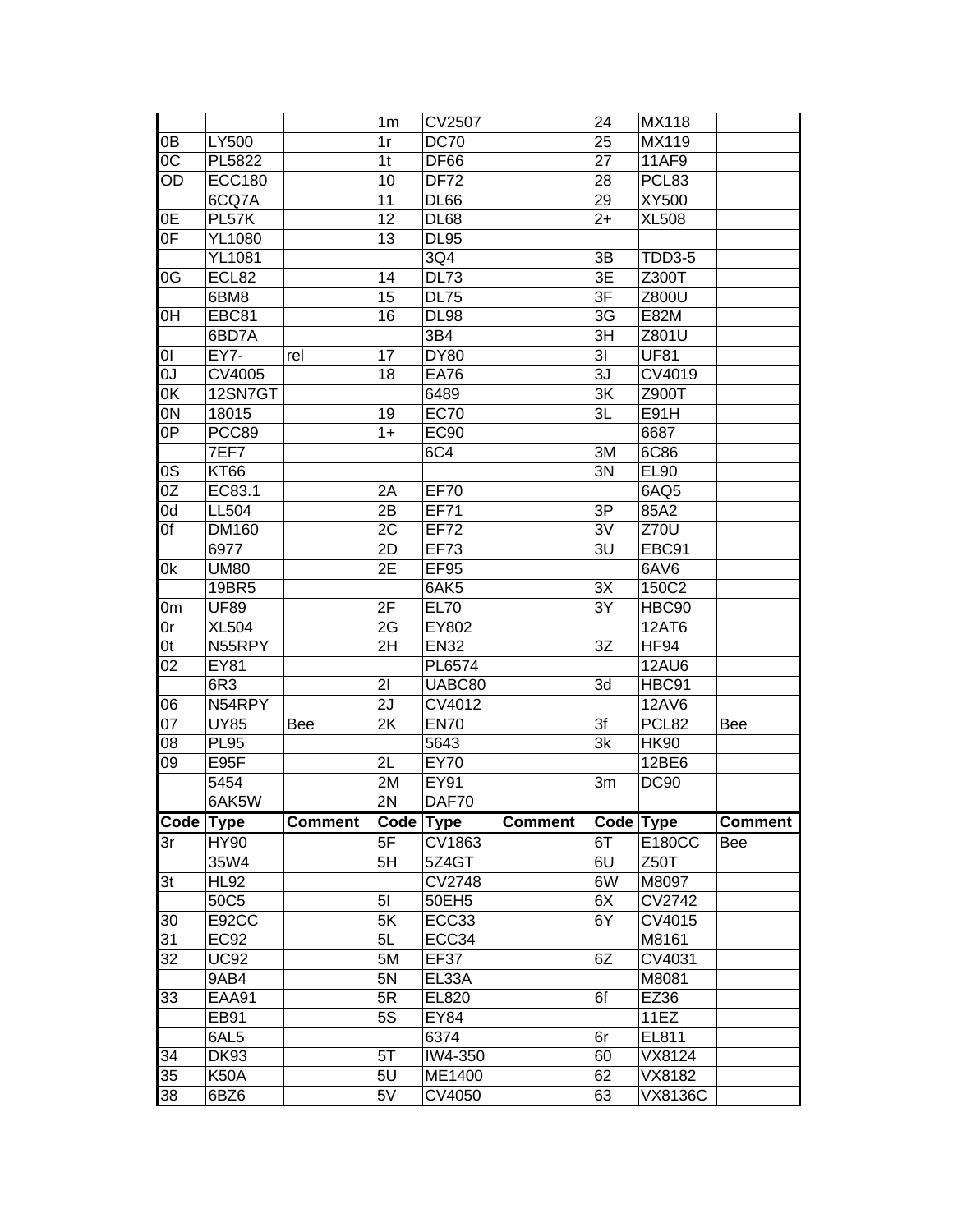| 39              | ECF80            |                | 5W                      | PEN-A4            |                | 64              | <b>VX8137C</b>    |                |
|-----------------|------------------|----------------|-------------------------|-------------------|----------------|-----------------|-------------------|----------------|
|                 | 6BL8             |                | 5X                      | PEN36C            |                |                 | CV4004            |                |
| 3+              | UCC84            |                | $\overline{5Y}$         | <b>PL33</b>       |                | 65              | <b>VX8162C</b>    |                |
|                 |                  |                | 5Z                      | <b>PL820</b>      |                | 66              | <b>EL85</b>       | min            |
| 4A              | <b>EF74</b>      |                | 5d                      | <b>PY31</b>       |                | 67              | 4383              |                |
| 4E              | CV521            |                | 5f                      | <b>UL84</b>       | Bee            | 68              | 55395             |                |
| 4F              | <b>LL508</b>     |                | 5k                      | PZ30              |                | 69              | E91AA             |                |
| $4\overline{G}$ | EF83             |                | 5m                      | UCF80             |                |                 | 5726              |                |
| 41              | UCH80            |                | 5r                      | <b>UL46</b>       |                |                 | 6AL5              |                |
| 4J              | CV5029           |                | 5t                      | UR <sub>1</sub> C |                | 6+              | EL180             |                |
| 4M              | MX112            |                | 51                      | 18512             |                |                 |                   |                |
| 4N              | MX115            |                | 52                      | <b>UBF80</b>      |                | 7В              | 6SJ7GT            |                |
| 4P              | <b>CV2246</b>    |                |                         | <b>17C8</b>       |                | 7D              | R199899           |                |
| 4R              | <b>EBF80</b>     |                | 53                      | HCH83             | en             | 7E              | PCL82             |                |
| 4S              | <b>EY82</b>      |                | 54                      | 01DAF             |                |                 | 16A8              |                |
|                 | 6N <sub>3</sub>  |                | 55                      | 75B1              |                | 7F              | DF97              |                |
| 4U              | <b>EC93</b>      |                | 56                      | 95A1              |                |                 | 1AN5              |                |
| 4W              | <b>HL94</b>      |                | 57                      | <b>DM71</b>       |                | 7H              | <b>DC96</b>       |                |
|                 | 30A5             |                |                         | 1N <sub>3</sub>   |                | 7J              | M8163             |                |
| 4X              | ECF82            |                |                         | also EL802        |                | 7L              | <b>E88CC</b>      |                |
|                 | 6U8              |                | 59                      | CV4010            |                |                 | 6922              |                |
|                 | CV5065           |                |                         | M8100             |                | 7M              | 17ECC             | dev            |
| 4d              | 100117           |                | $5+$                    | CV4014            |                | 7R              | 5X4G              |                |
| 4f              | <b>PY81</b>      | Bee            |                         | M8083             |                | $\overline{7S}$ | 5Z4G              |                |
| 4k              | <b>K51A</b>      |                |                         |                   |                | 7T              | 5Z4GT             |                |
| 4r              | <b>EM71</b>      |                | 6A                      | CV4025            |                | 7U              | 6BG6G             |                |
| 4t              | 6283A            |                |                         | M8079             |                | 7W              | 6J7G              |                |
| 43              | <b>PL36</b>      |                | 6B                      | 7247              |                | 7X              | 6J7GT             |                |
|                 | 2.50E+06         |                | 6C                      | DCF60             |                | 7Y              | 6K7G              |                |
| 44              | <b>UY92</b>      |                | 6D                      | <b>DF61</b>       |                | 7Z              | 6K7GT             |                |
| 45              | <b>UL44</b>      |                | 6E                      | DF63              |                | 7d              | 6K8G              |                |
| 47              | EB4              |                | 6H                      | <b>ME1201AG</b>   |                | 7f              | M <sub>2</sub> EC |                |
| 48              | PL38M            |                | 6J                      | Z303C             |                | 7k              | 6K8GT             |                |
| 49              | 2A               |                | 6K                      | MX103             |                | 7m              | 6Q7G              |                |
| $4+$            | CCH <sub>3</sub> |                | 6L                      | MX120             |                | 7r              | 6Q7GT             |                |
|                 |                  |                | 6M                      | MX122             |                | 7t              | 12J7G             |                |
| 5A              | CV <sub>9</sub>  |                | 6N                      | <b>MX123</b>      |                | 70              | 3AU6              |                |
| 5 <sub>C</sub>  | <b>XY81</b>      |                | 6P                      | MX124             |                | 71              | 39EF              |                |
| 5D              | ECH81            |                | 6R                      | MX125             |                | 76              | 5876A             |                |
| 5E              | QE04/10          |                | 6S                      | MX125             |                | $7+$            | 18503             |                |
| Code            | <b>Type</b>      | <b>Comment</b> | Code Type               |                   | <b>Comment</b> | Code Type       |                   | <b>Comment</b> |
| 8A              | 12J7GT           |                | 90                      | <b>ET51</b>       |                |                 |                   |                |
| $\overline{8}$  | <b>12K7G</b>     |                | 92                      | CV2469            |                |                 |                   |                |
| 8C              | <b>12K7GT</b>    |                | 93                      | CV2469            |                |                 |                   |                |
| 8D              |                  |                |                         |                   |                |                 |                   |                |
|                 | 12K8G            |                | 97                      | QQV04-16          |                |                 |                   |                |
| 8E              | 12K8GT           |                | 99                      | MX152             |                |                 |                   |                |
| 8F              |                  |                |                         |                   |                |                 |                   |                |
|                 | 12Q7G            |                | $^{\ast}$ C             |                   |                |                 |                   |                |
| 8G<br>8H        | CV4034<br>12Q7GT |                |                         | Z70U<br>Z700U     |                |                 |                   |                |
| 81              | E81L             | en             | $\overline{\mathsf{f}}$ | Z521M             |                |                 |                   |                |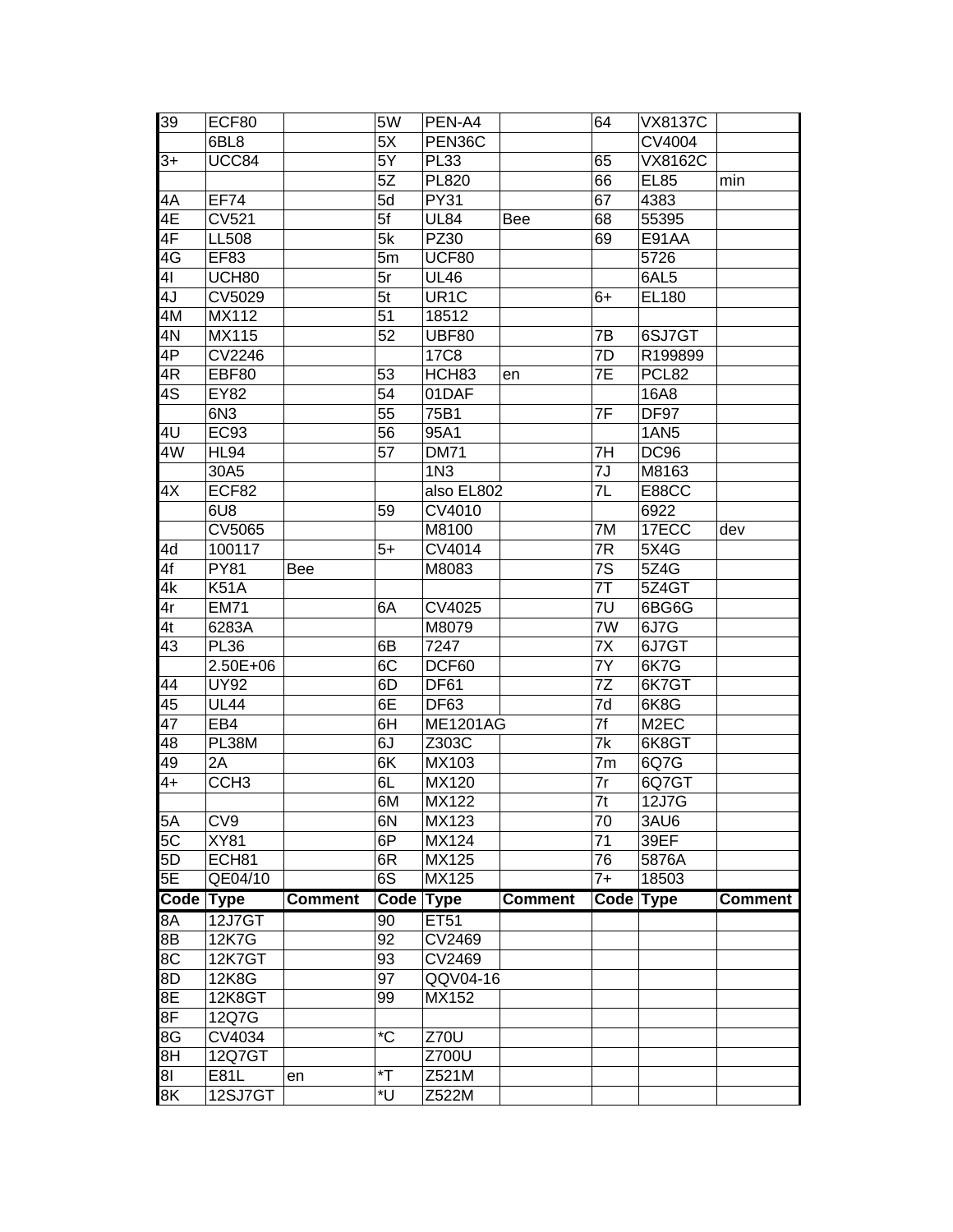| 8L         | 19BG6G           |                |            |           |                                                       |           |                |
|------------|------------------|----------------|------------|-----------|-------------------------------------------------------|-----------|----------------|
| 8M         | 25Y5G            |                | $\cap C$   | Z70U      |                                                       |           |                |
| 8P         | 25Z6G            |                |            |           |                                                       |           |                |
| 8R         | <b>CV4007</b>    |                |            |           |                                                       |           |                |
| 8S         | 35Z4G            |                |            |           |                                                       |           |                |
| 8U         | <b>CV2204</b>    |                |            |           |                                                       |           |                |
| 8W         | C <sub>3m</sub>  |                |            |           |                                                       |           |                |
|            | CV5232           |                |            |           |                                                       |           |                |
|            | <b>R20F</b>      |                |            |           |                                                       |           |                |
| 8Y         | <b>EF86</b>      |                |            |           |                                                       |           |                |
|            | 6267             |                |            |           |                                                       |           |                |
| 8Z         | <b>PY32</b>      |                |            |           |                                                       |           |                |
| 8d         | CCH <sub>3</sub> | Mullard        |            |           |                                                       |           |                |
| 8f         | E90F             |                |            |           |                                                       |           |                |
|            | 7693             |                |            |           |                                                       |           |                |
| 8k         | <b>PY88</b>      |                |            |           |                                                       |           |                |
|            | 30AE3            |                |            |           |                                                       |           |                |
| 8m         | OCC38            |                |            |           |                                                       |           |                |
| 8r         | 95108            |                |            |           |                                                       |           |                |
| 8t         | <b>EZ81</b>      |                |            |           |                                                       |           |                |
|            | 6CA4             |                |            |           |                                                       |           |                |
| 88         | 5893A            |                |            |           |                                                       |           |                |
|            |                  |                |            |           |                                                       |           |                |
| 9Α         | 5Z3              |                |            |           |                                                       |           |                |
| 9B         | 6AS5             |                |            |           |                                                       |           |                |
| 9C         | 6A7              |                |            |           |                                                       |           |                |
| 6D         | 6C5GT            |                |            |           |                                                       |           |                |
| 9E         | 6F6GT            |                |            |           |                                                       |           |                |
| 9F         | 6J5GT            |                |            |           |                                                       |           |                |
| 9G         | 6AS6             |                |            |           |                                                       |           |                |
| 9J         | VX8084           |                |            |           |                                                       |           |                |
| 9K         |                  |                |            |           |                                                       |           |                |
|            | 6L6GA            |                |            |           |                                                       |           |                |
| 9L         | 6X5              |                |            |           |                                                       |           |                |
| 9N         | 42               |                |            |           |                                                       |           |                |
| 9P         | <b>PP35</b>      |                |            |           |                                                       |           |                |
| 9R         | <b>PP36</b>      |                |            |           |                                                       |           |                |
| 9S         | <b>PP60</b>      |                |            |           |                                                       |           |                |
| 9V         | 5840             |                |            |           |                                                       |           |                |
|            | CV3929           |                |            |           |                                                       |           |                |
| 9Z         | Z550E            |                |            |           |                                                       |           |                |
| 9k         | <b>UY82</b>      |                |            |           |                                                       |           |                |
| 9m         | <b>EL41A</b>     | tech           |            |           |                                                       |           |                |
| 9r         | <b>EF86</b>      | en             |            |           |                                                       |           |                |
| 9t         | <b>PY83</b>      |                |            |           |                                                       |           |                |
|            |                  |                |            |           | Philips / Amperex / Mullard / Valvo three digit codes |           |                |
| Code Type  |                  | <b>Comment</b> | Code Type  |           | <b>Comment</b>                                        | Code Type | <b>Comment</b> |
| <b>AAA</b> | <b>PL509</b>     |                | <b>ACF</b> | EL521     |                                                       |           |                |
| AAB        | LL802            |                | ACG        | EL802     |                                                       |           |                |
| AAC        | ECF80A           |                |            | ACH EL503 |                                                       |           |                |
|            | 6GH6A            |                | <b>ACK</b> | EL803S    |                                                       |           |                |